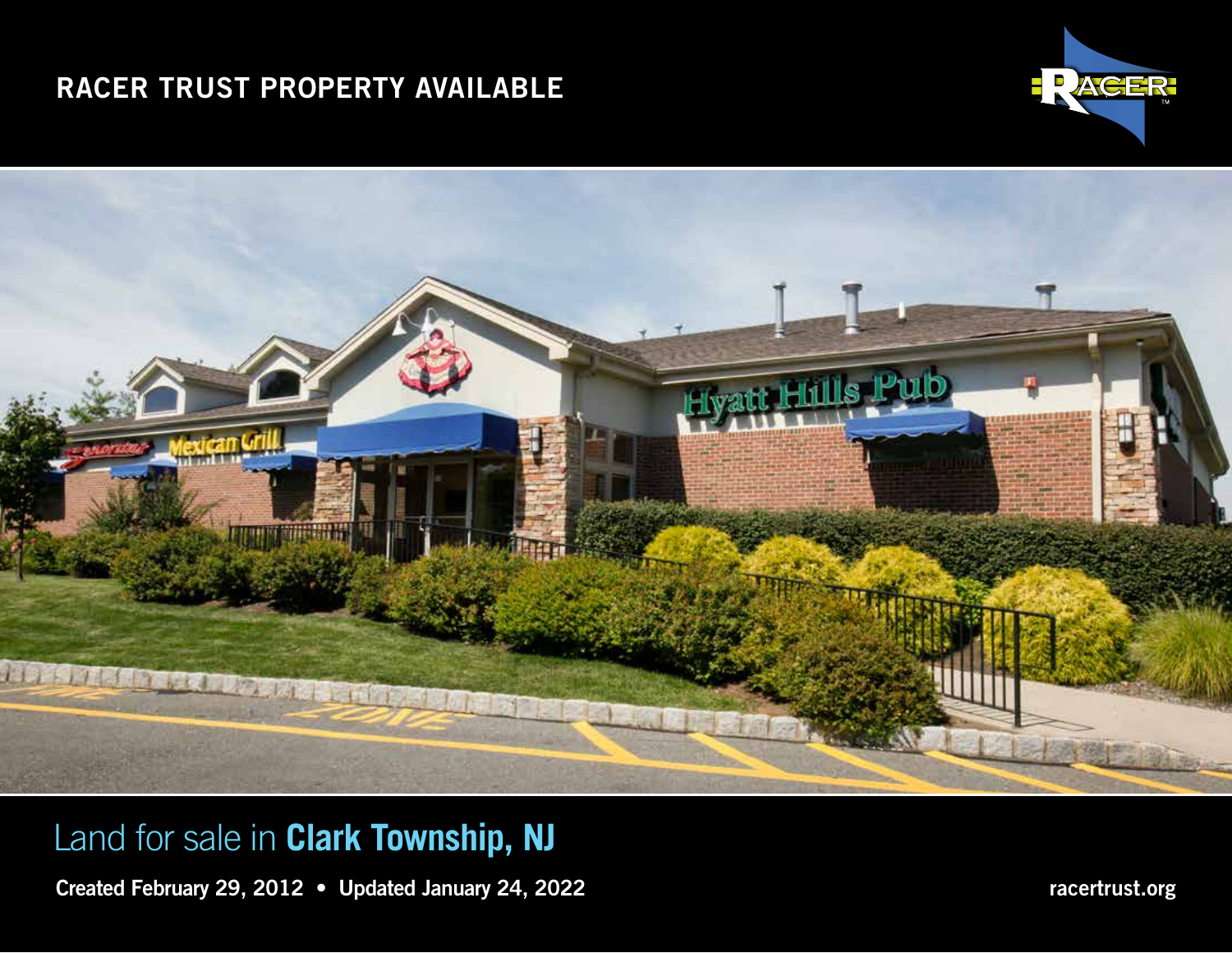### **Table of Contents**

- <sup>3</sup> Property Summary 4 Property Location
- 
- 5 Property Assets
- 8 Property Details
- 11 Property Ownership and Recent History
- 12 Environmental Conditions
- 13 Collateral Information, including:
	- $\star$  Transportation Assets
	- \* Access/Linkage
	- $\star$  Airports
	- $\star$  Port Facilities
	- \* Regional Bus Service
	- $\star$  Utilities and Natural Gas
	- \* Zoning and Business Assistance
	- \* Small Business Centers
- 21 Regional Overview, including:
	- \* Community Snapshot
	- \* Workforce
	- $\star$  Education
	- \* Largest Employers
	- \* Medical Facilities and Emergency Services
	- \* Links to Helpful Resources
- 29 Demographic Information
- 31 RACER Summary
- 32 Conditions
- 33 Transaction Guidelines/Offer Instructions
- 34 Links for Buyers



2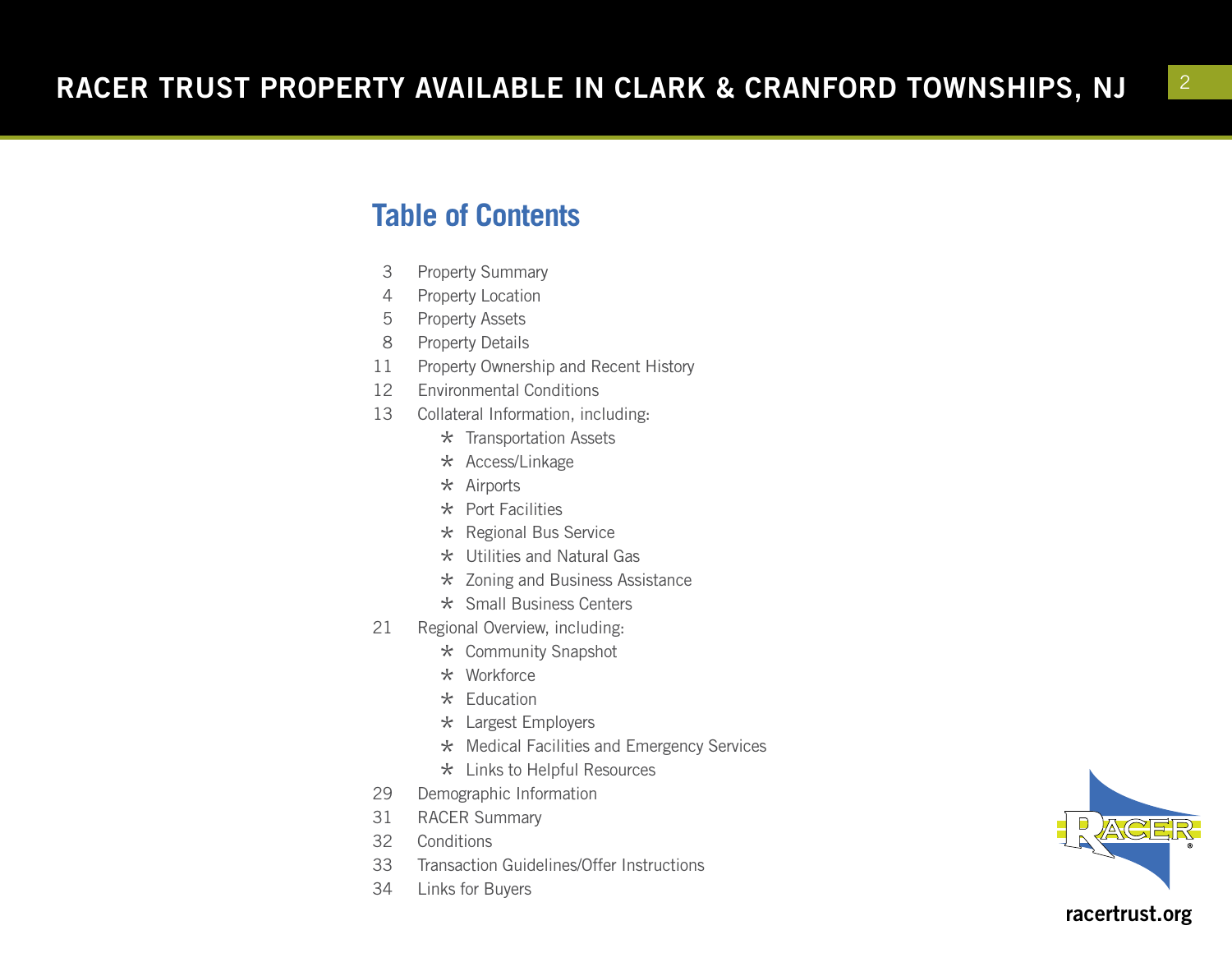# **Property Summary**

Hyatt Hills Golf Complex 1300 Raritan Road Clark Township, NJ 07066

The complex consists of a scenic regulation par-36 ninehole golf course; a full-service clubhouse with a pro shop and Mexican restaurant; a driving range; a practice bunker; practice chipping and putting greens; and an 18-hole miniature golf course. The facility offers golf instruction, children's birthday parties and children's summer camps. The golf course was constructed in 2002.

| County:                     | Union                                                                          |
|-----------------------------|--------------------------------------------------------------------------------|
| <b>Land Area:</b>           | 87.84 acres                                                                    |
| <b>General Description:</b> | Nine-hole golf course and associated<br>amenities                              |
| Zoning:                     | Clark - GC, Golf Couse;<br>Cranford — ORD-1, Office, Research,<br>Distribution |
| <b>Tax Parcel Number:</b>   | Block 143 Lot 1 and Block 0541, Lot 001                                        |
| <b>RACER Site Number:</b>   | 10080                                                                          |

More information about this property may be reviewed on RACER's website at www.racertrust.org/Properties/PropertyDetail/Hyatt\_Hills\_10080.



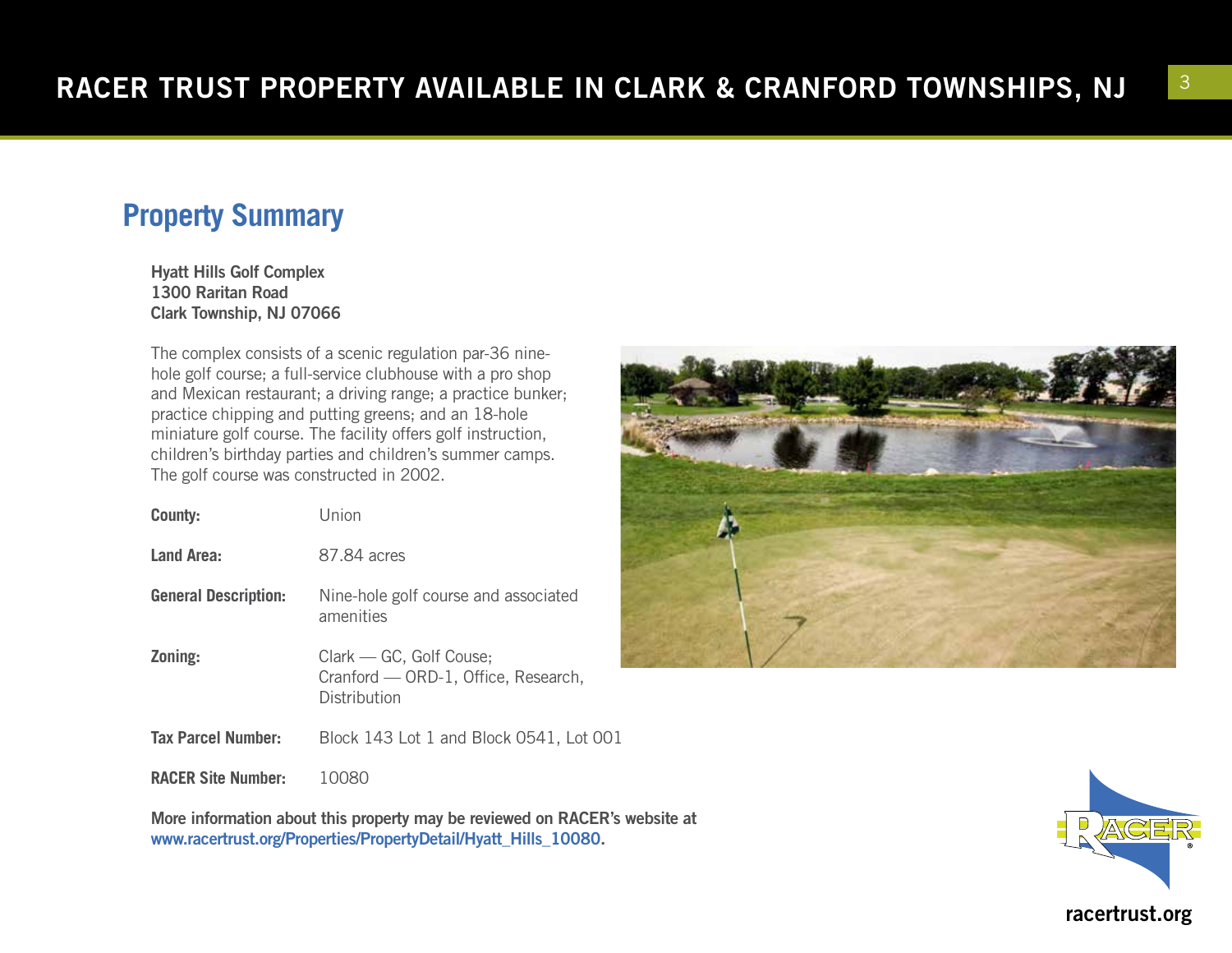#### **Property Location**

Hyatt Hills Golf Complex (A) 1300 Raritan Road Clark Township, NJ 07066



©2017 Google



*\*Disclaimer: Property boundaries presented on this map are for informational purposes only and have not been prepared for legal, engineering, or surveying purposes. RACER makes no representations as to the accuracy of the maps, aerial photographs, or boundary depictions contained herein.*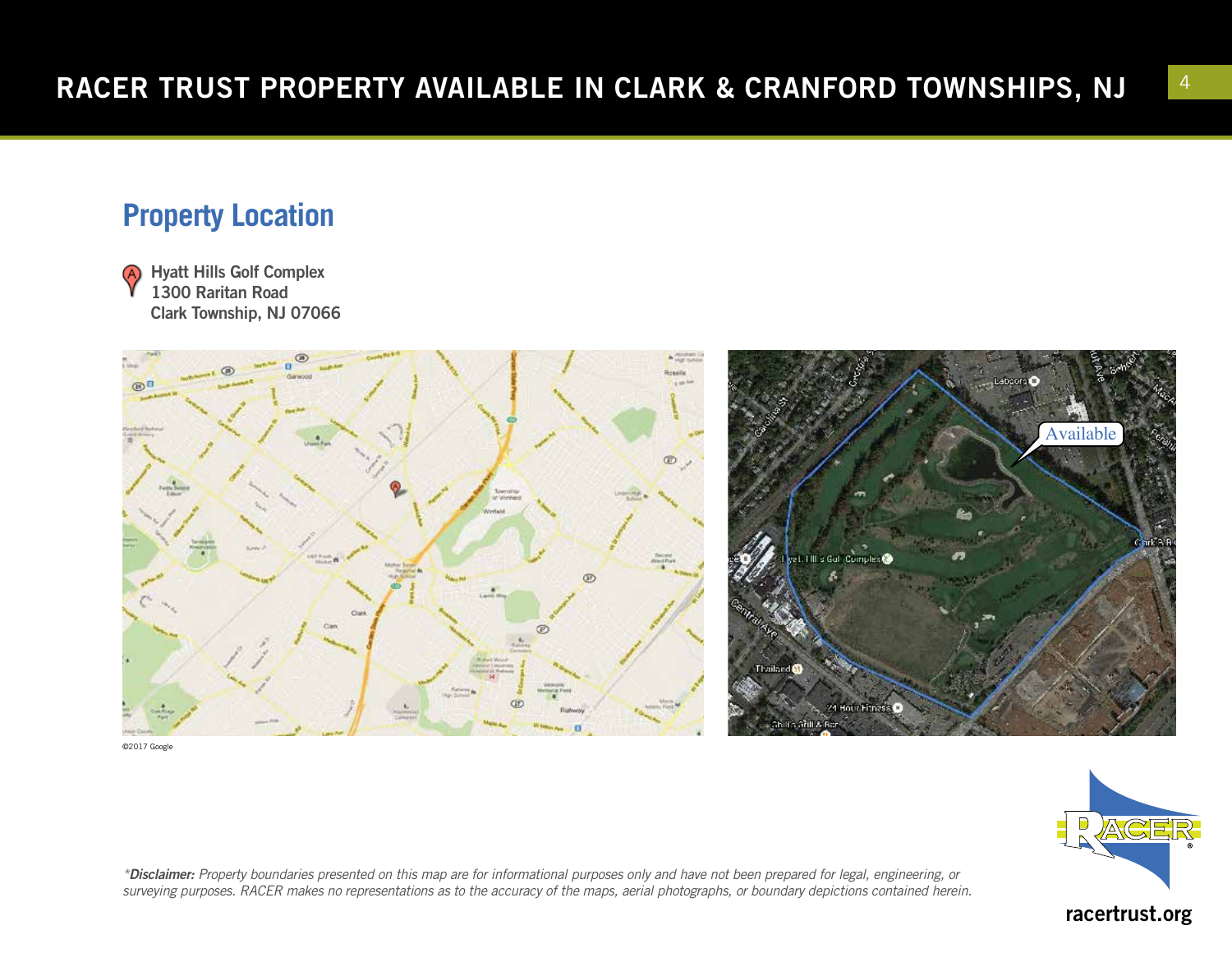# **Property Assets**

- Nine-hole golf course, clubhouse with pro shop and restaurant, driving range, practice bunker and greens, and miniature golf course.
- The New Jersey State Golf Association/USGA gives Hyatt Hills a course rating of 69.5 and a slope rating of 130. This makes Hyatt Hills one of the most challenging nine-hole golf courses in New Jersey. Hyatt Hills also was named as one of the best conditioned nine-hole golf courses by the Newark Star Ledger, and in 2007 it was awarded the Environmental Stewardship Award from the New Jersey Turfgrass Association.



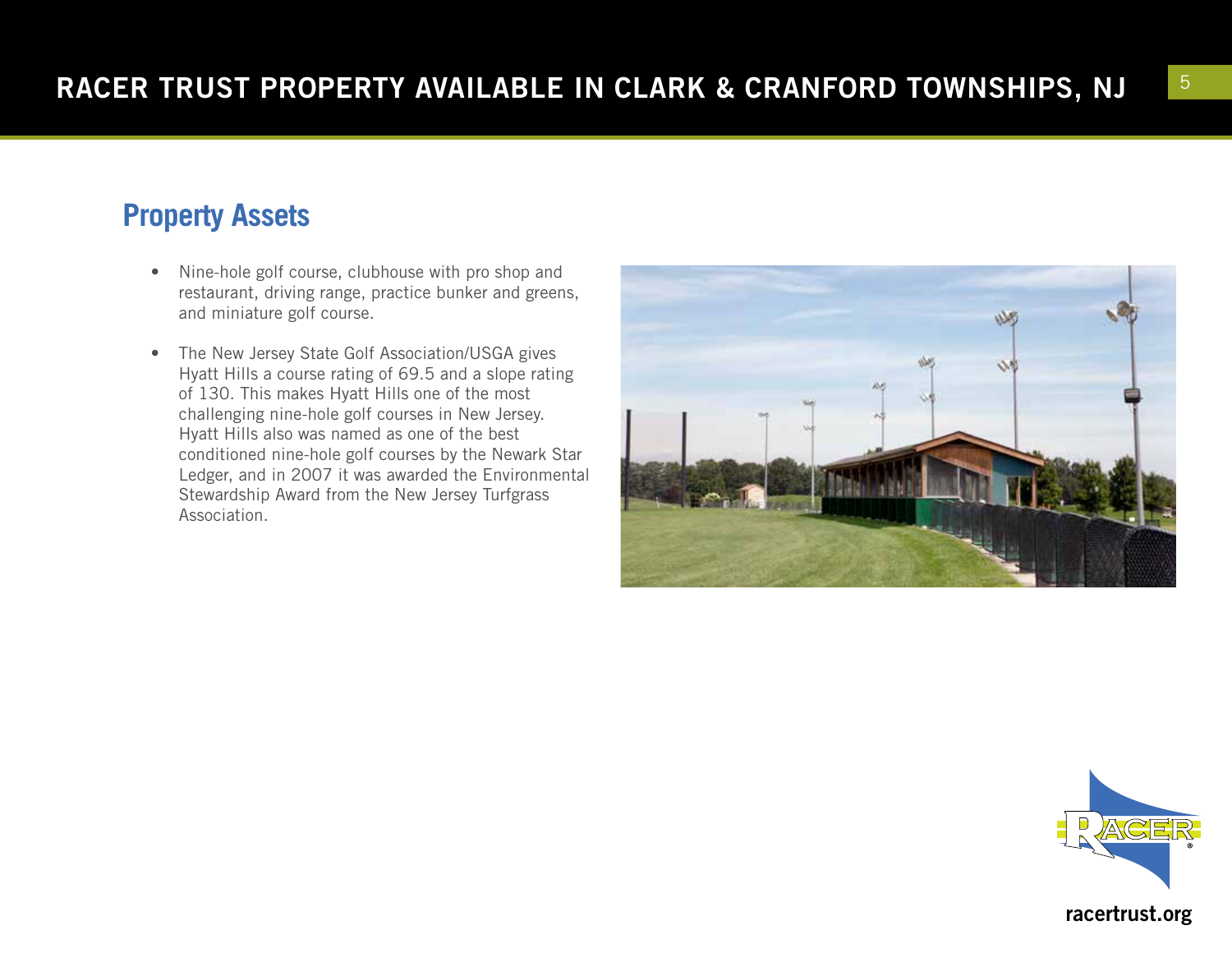#### **Property Assets (continued)**







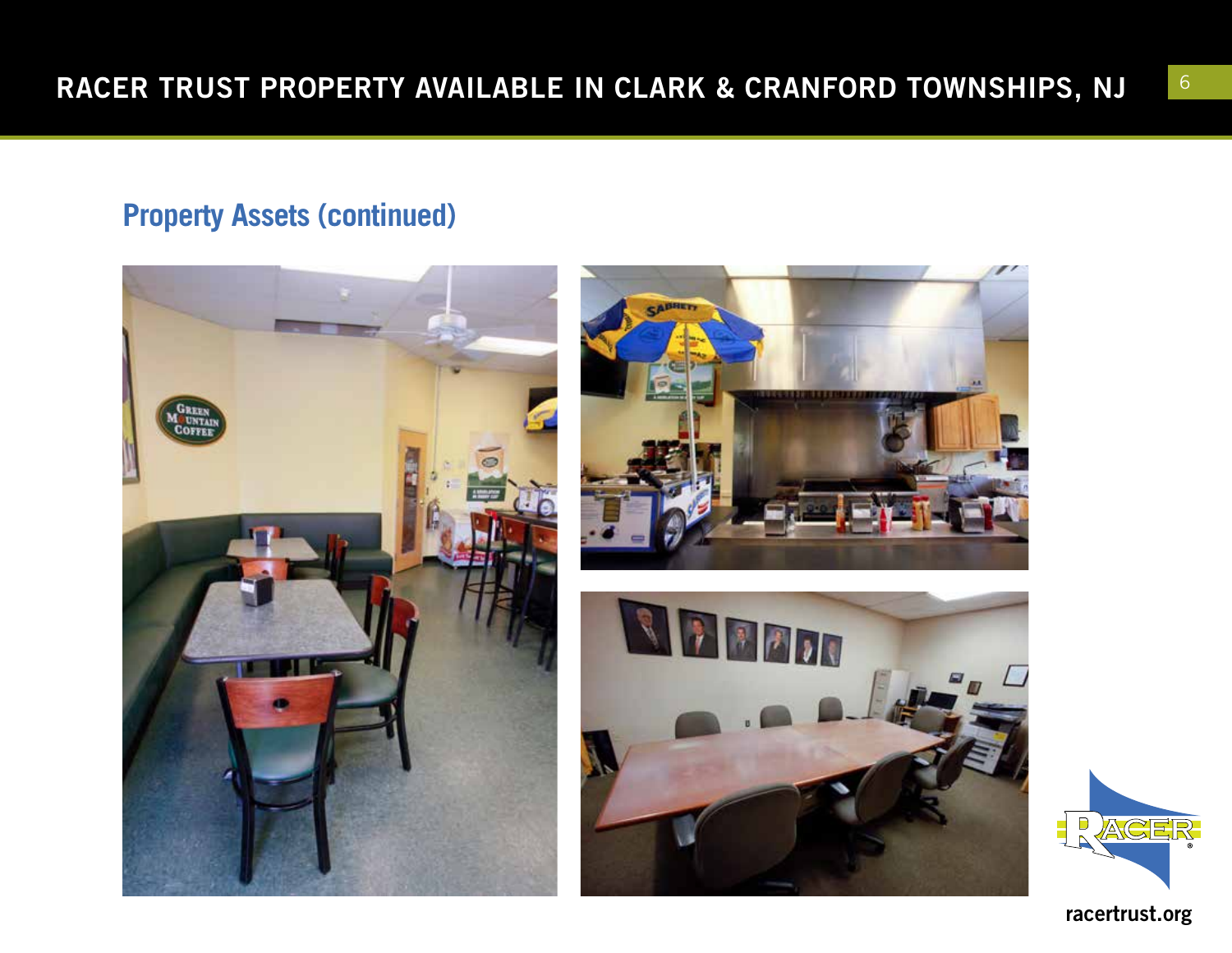#### **Property Assets (continued)**









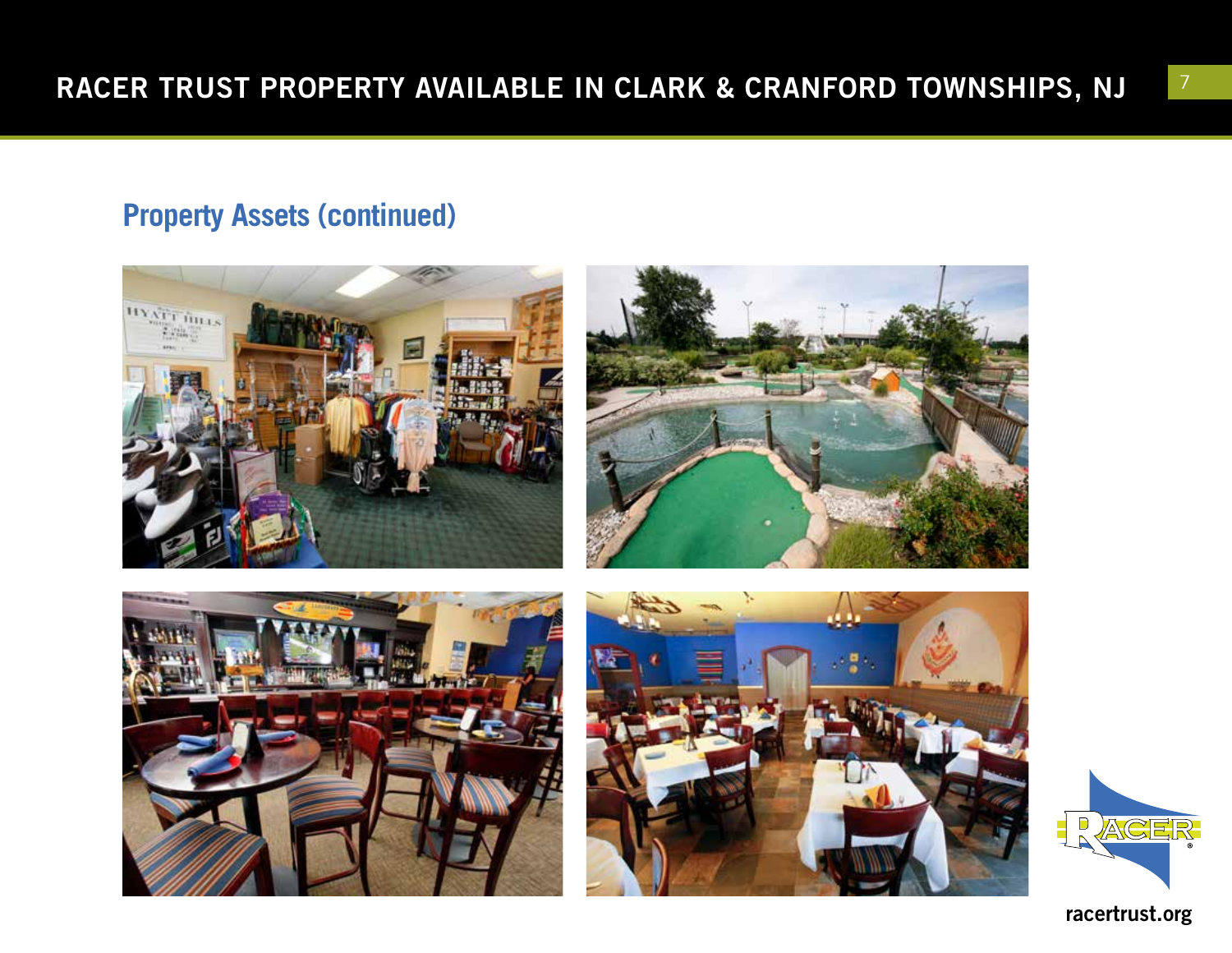### **Property Details**

| <b>Overview</b>                     |                                                                                                                                                                                                         |  |  |  |
|-------------------------------------|---------------------------------------------------------------------------------------------------------------------------------------------------------------------------------------------------------|--|--|--|
| Location                            | 1300 Raritan Road, Clark Township, NJ 07066                                                                                                                                                             |  |  |  |
|                                     | Clark - GC, Golf Couse: Block 143 Lot 1                                                                                                                                                                 |  |  |  |
| Zoning/Tax ID Number(s):            | Cranford - ORD-1, Office, Research, Distribution:<br>Block 0541, Lot 001                                                                                                                                |  |  |  |
| Total Land Area of Property (Acres) | 87.84                                                                                                                                                                                                   |  |  |  |
| <b>Total Assessment</b>             | \$2,297,200                                                                                                                                                                                             |  |  |  |
| <b>Total Annual Property Taxes</b>  | \$186,187 (2021)                                                                                                                                                                                        |  |  |  |
| Visibility                          | Highly visible from Raritan Road                                                                                                                                                                        |  |  |  |
| Shape                               | Square with curved line along south boundary (the curved<br>line is the location of the former rail siding)                                                                                             |  |  |  |
| Road Frontage                       | Approximately 1,700 feet of frontage on Raritan Road                                                                                                                                                    |  |  |  |
| Road Access                         | Access directly from Raritan Road                                                                                                                                                                       |  |  |  |
| Number of Structures at Property    | Main clubhouse/restaurant at front on Raritan, other<br>miscellaneous small golf course support structures, driving<br>range booths, remediation equipment structure at SW<br>corner (approx. 2500 SF). |  |  |  |
| Types of Structures at Property     | Clubhouse/restaurant (commercial); remediation system<br>building (industrial)                                                                                                                          |  |  |  |
| <b>Utilities</b>                    | Available at site                                                                                                                                                                                       |  |  |  |
| Electricity                         | Available at site                                                                                                                                                                                       |  |  |  |
| Sewer                               | Available at site                                                                                                                                                                                       |  |  |  |
| Water                               | Available at site                                                                                                                                                                                       |  |  |  |
| <b>Natural Gas</b>                  | Available at site                                                                                                                                                                                       |  |  |  |

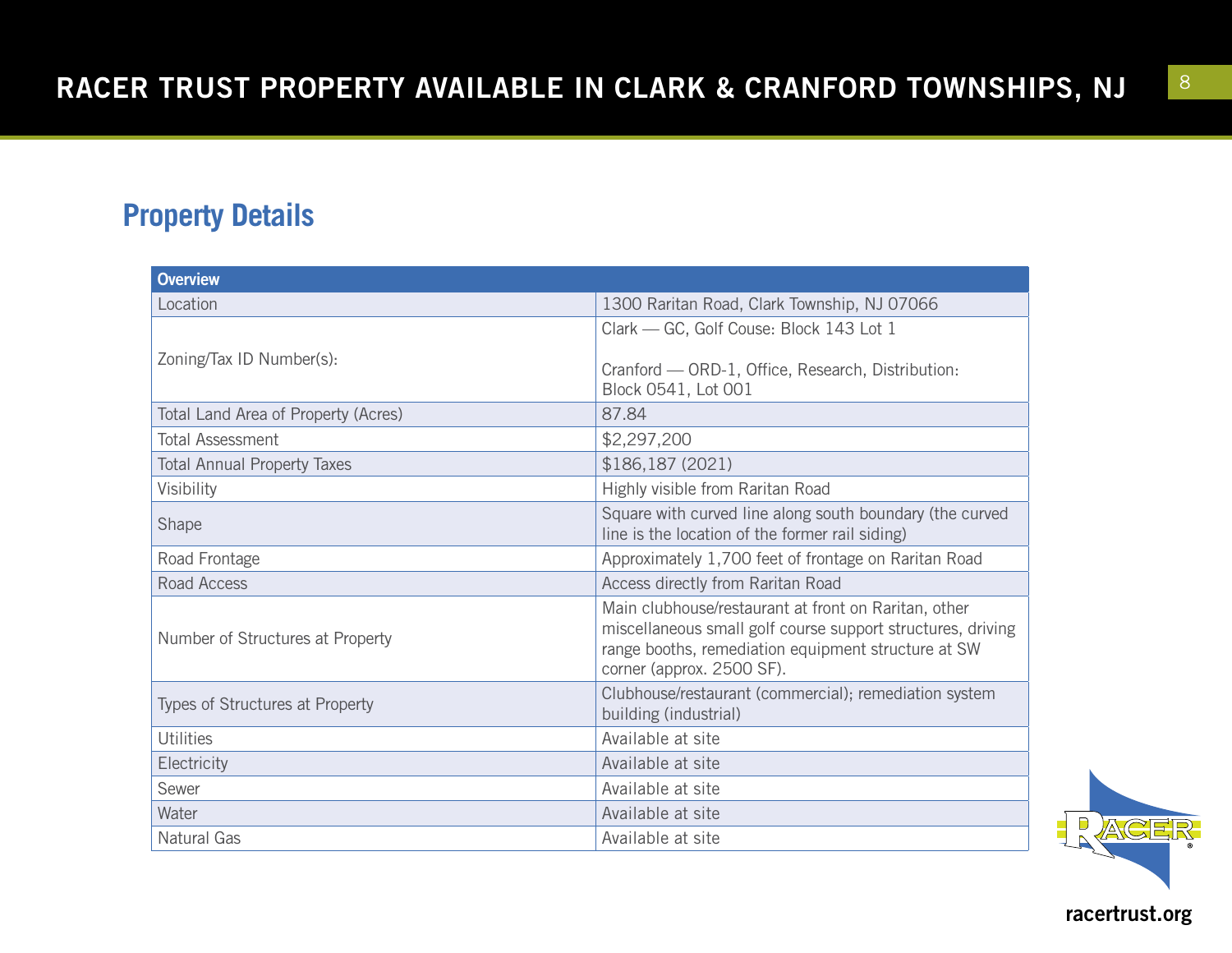#### **Property Details (continued)**

| Licenses for Temporary Use (If Any) | This parcel is used as a golf course                                                                                                                                                                                                                                                                                                                                                                                                                                                                                                                                                                                    |
|-------------------------------------|-------------------------------------------------------------------------------------------------------------------------------------------------------------------------------------------------------------------------------------------------------------------------------------------------------------------------------------------------------------------------------------------------------------------------------------------------------------------------------------------------------------------------------------------------------------------------------------------------------------------------|
| Vehicle Parking (Number of Spaces)  | Approximately 350 for golf course clubhouse                                                                                                                                                                                                                                                                                                                                                                                                                                                                                                                                                                             |
| Owner(s)/Use(s) Prior to GM         | Ownership detail prior to 1938 is unknown.                                                                                                                                                                                                                                                                                                                                                                                                                                                                                                                                                                              |
| Previous Operations by GM           | The parcel housed a manufacturing facility in the<br>past. The plant began operating in 1938, originally<br>manufacturing hard rubber products such as steering<br>wheels and door handles for vehicles. For most of the<br>plant's operating life, it manufactured anti-friction roller<br>bearings for the automotive and railroad industries.<br>In 1981, ownership of the Site passed from General<br>Motors to Hyatt Clark Industries (HCI), Inc., an<br>employee-owned company that operated the plant until<br>1987. The plant ceased operations in August 1987<br>when HCI entered into bankruptcy proceedings. |
| <b>Surrounding Owners/Uses</b>      | Commercial, industrial and residential                                                                                                                                                                                                                                                                                                                                                                                                                                                                                                                                                                                  |
| Stormwater Management System        | Golf course parking lot only. Golf course drainage is<br>managed through general sheet flow to golf course<br>stream.                                                                                                                                                                                                                                                                                                                                                                                                                                                                                                   |
| Wastewater Management System        | None                                                                                                                                                                                                                                                                                                                                                                                                                                                                                                                                                                                                                    |
| Industrial Pretreatment System      | None                                                                                                                                                                                                                                                                                                                                                                                                                                                                                                                                                                                                                    |
| Sulfur Dioxide (2010)               | Attainment Area                                                                                                                                                                                                                                                                                                                                                                                                                                                                                                                                                                                                         |
| Particulate Matter 2.5 (2006)       | Maintenance Area                                                                                                                                                                                                                                                                                                                                                                                                                                                                                                                                                                                                        |
| Lead (2008)                         | Attainment Area                                                                                                                                                                                                                                                                                                                                                                                                                                                                                                                                                                                                         |
| Carbon Monoxide                     | Maintenance Area                                                                                                                                                                                                                                                                                                                                                                                                                                                                                                                                                                                                        |
| 8-Hour Ozone (2008)                 | Nonattainment Area                                                                                                                                                                                                                                                                                                                                                                                                                                                                                                                                                                                                      |

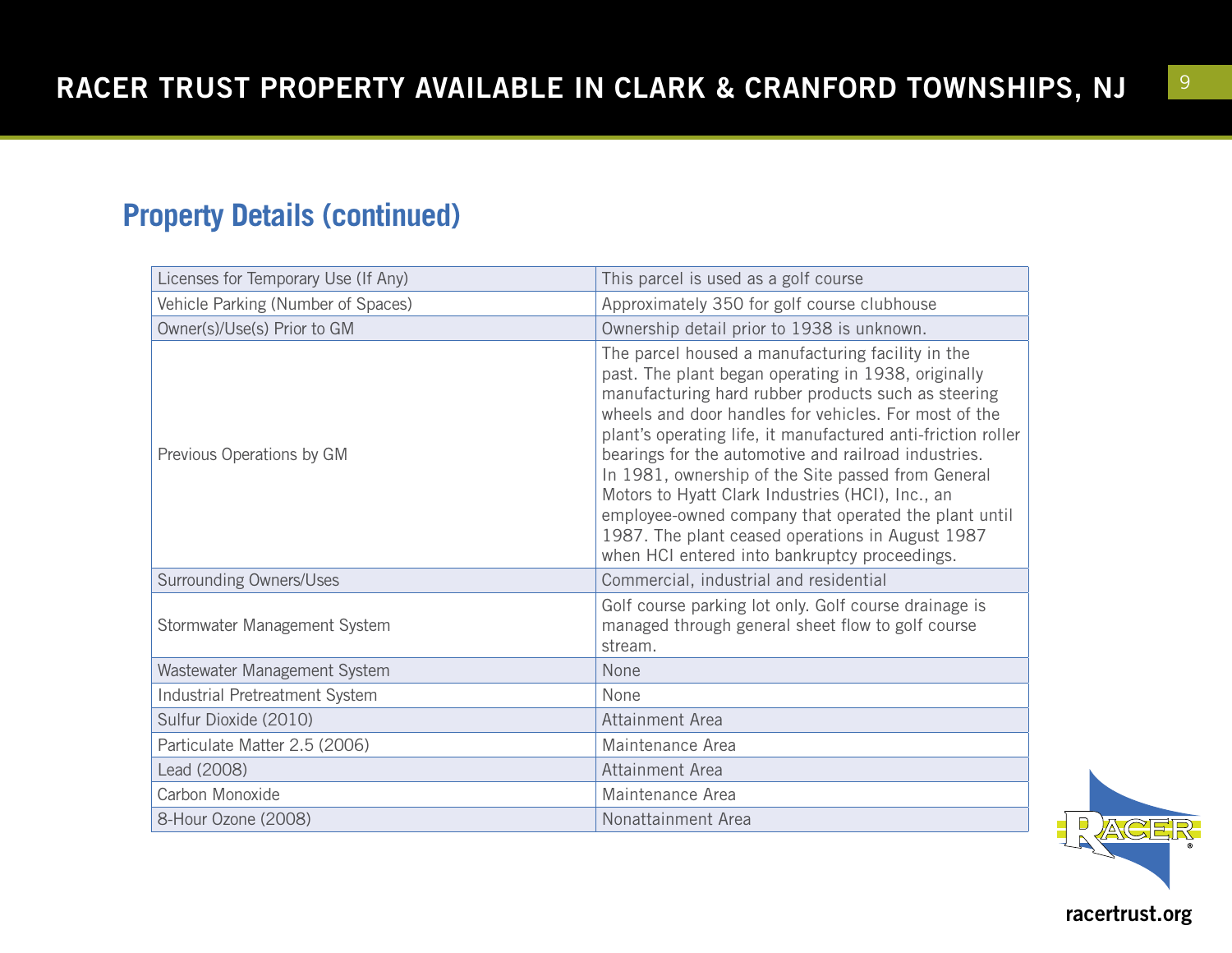#### **Property Details (continued)**

| Nitrogen Dioxide                                    | Attainment Area                                                                                                                                                                                                                              |
|-----------------------------------------------------|----------------------------------------------------------------------------------------------------------------------------------------------------------------------------------------------------------------------------------------------|
| Particulate Matter 10                               | Attainment Area                                                                                                                                                                                                                              |
| Rail Service                                        | Site is adjacent to Norfolk Southern Corporation line                                                                                                                                                                                        |
| Name and Proximity to Nearest Interstate Highway(s) | Less than one mile from Exit 135 of the Garden State<br>Parkway                                                                                                                                                                              |
| Name and Proximity to Nearest Commercial Airport(s) | The site is close to many airports. The closest is Newark<br>Liberty International Airport at eight miles away, but the<br>site is fewer than 30 miles from LaGuardia Airport and<br>John F. Kennedy International Airport in New York City. |
| Name and Proximity to Nearest Commercial Seaport(s) | 13 miles from the Port Newark Container Terminal,<br>operated by The Port Authority of New York and New<br>Jersey                                                                                                                            |
| <b>School District</b>                              | Clark Public School District and Cranford Township<br>Pubic Schools                                                                                                                                                                          |

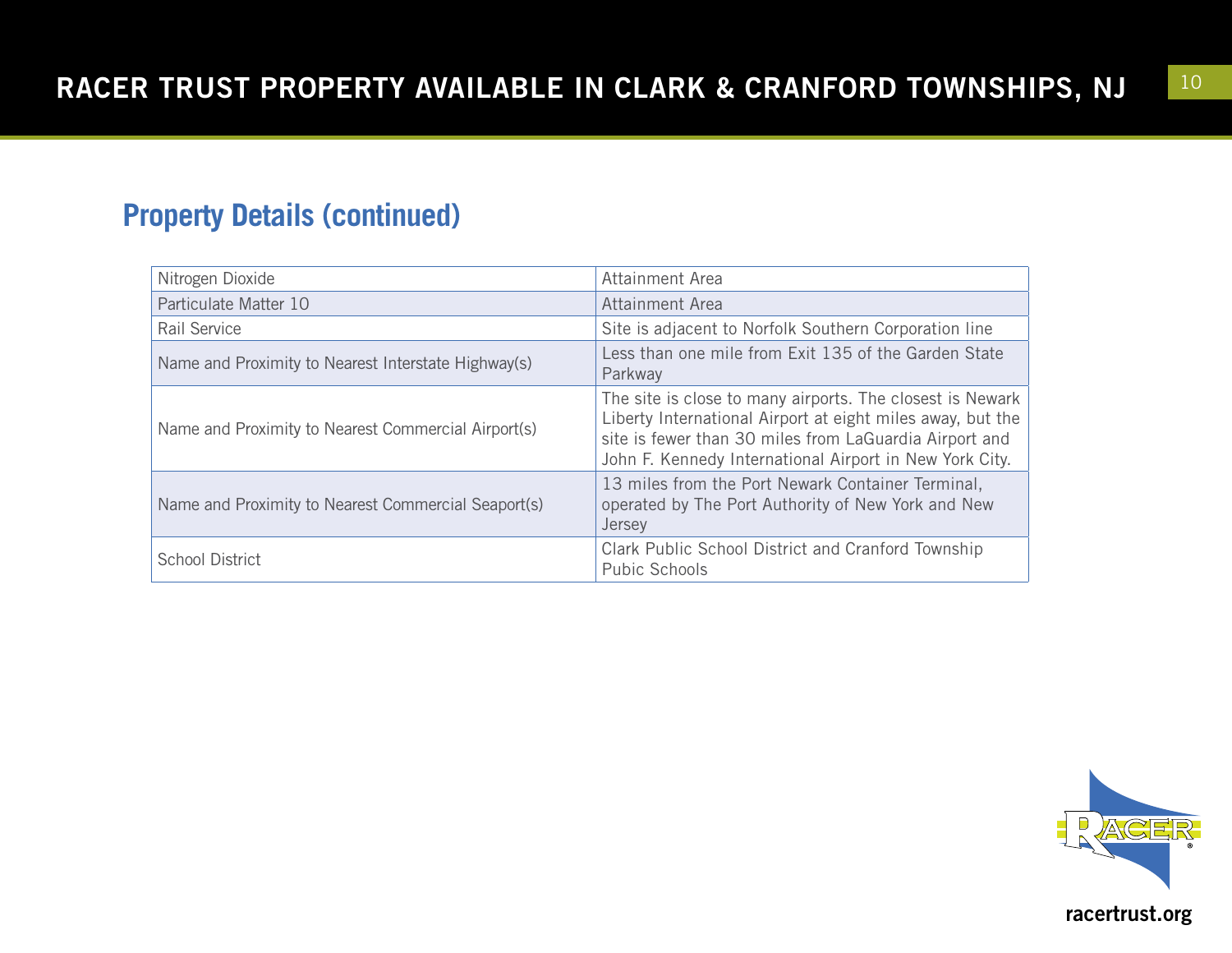# **Property Ownership and Recent History**

The parcel was used as a manufacturing site from 1938 to 1987. In 2002, a golf course was constructed at the site.

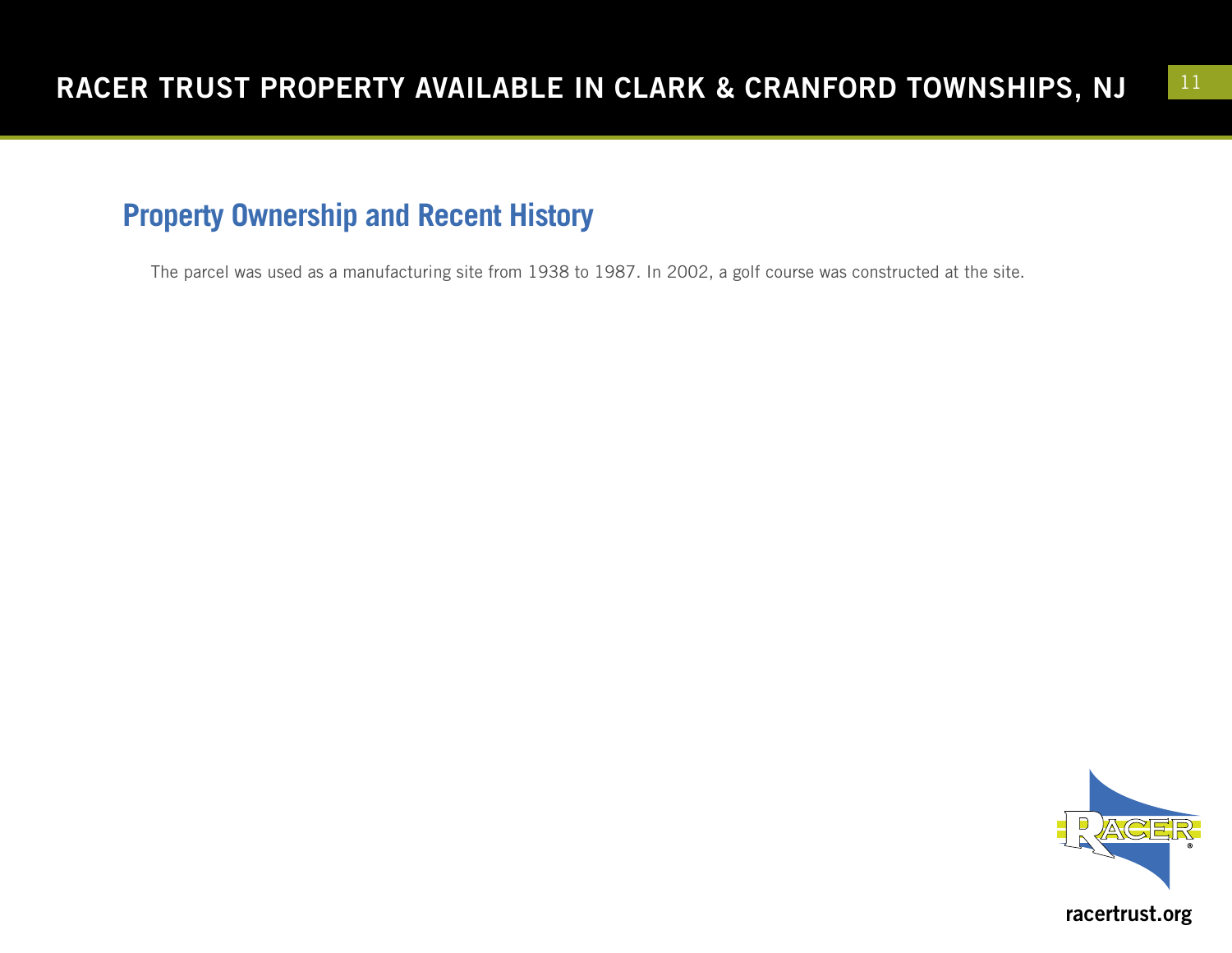#### **Environmental Conditions**

RACER Trust, U.S. EPA and State regulatory authorities offer a variety of buyer protections designed to shield your investment and restrict or eliminate your liability for environmental impacts resulting from previous uses, regardless of whether these conditions were known at the time of purchase or transfer. For more information about liability protections, please visit:

[https://www.racertrust.org/buyers-guide.](https://www.racertrust.org/buyers-guide)

For the latest environmental information, please visit [https://www.racertrust.org/application/files/2615/7367/2195/](https://www.racertrust.org/application/files/2615/7367/2195/hyatt-hills-environmental-fact-sheet.pdf) [hyatt-hills-environmental-fact-sheet.pdf](https://www.racertrust.org/application/files/2615/7367/2195/hyatt-hills-environmental-fact-sheet.pdf)



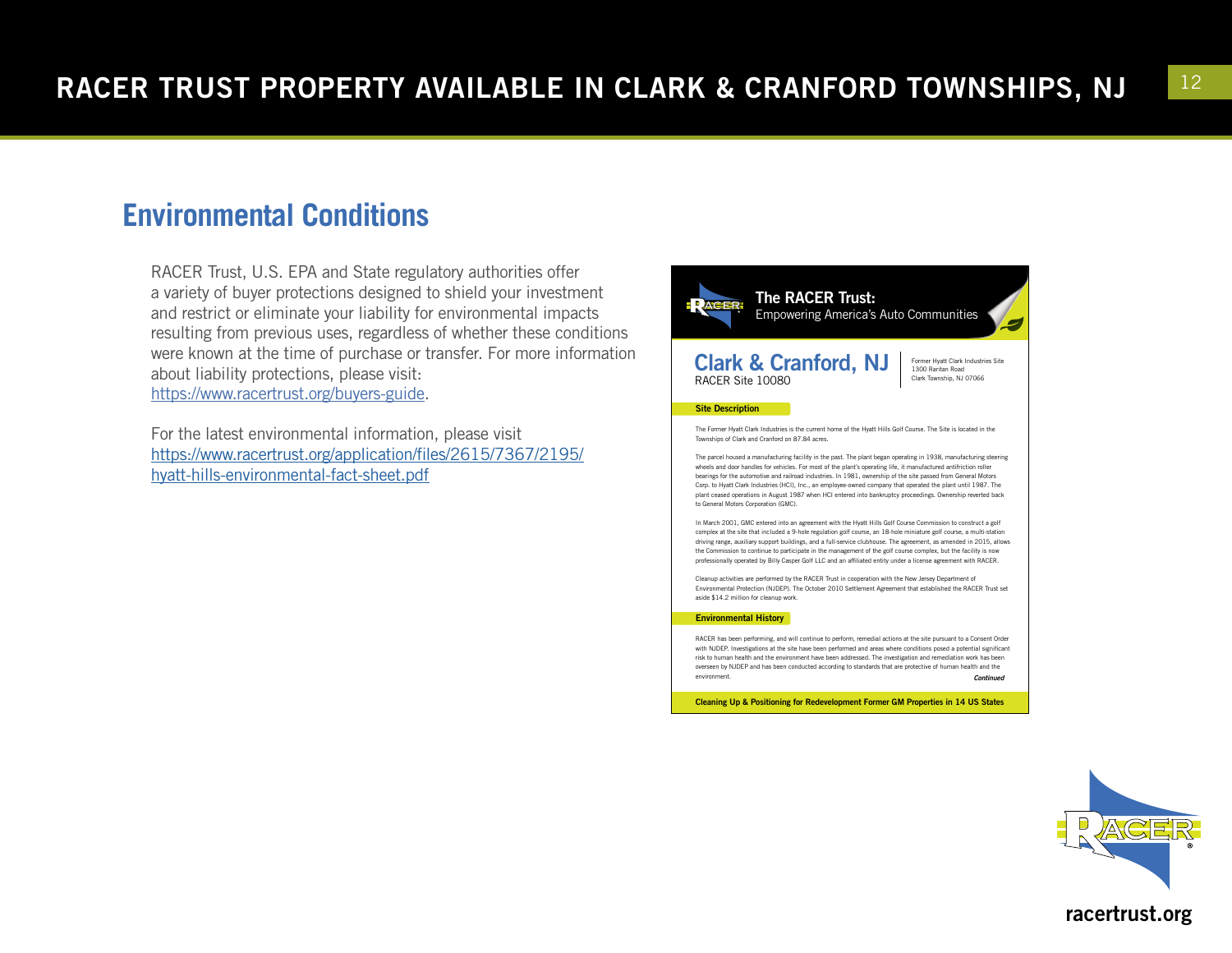#### **Collateral Information: Transportation Assets**



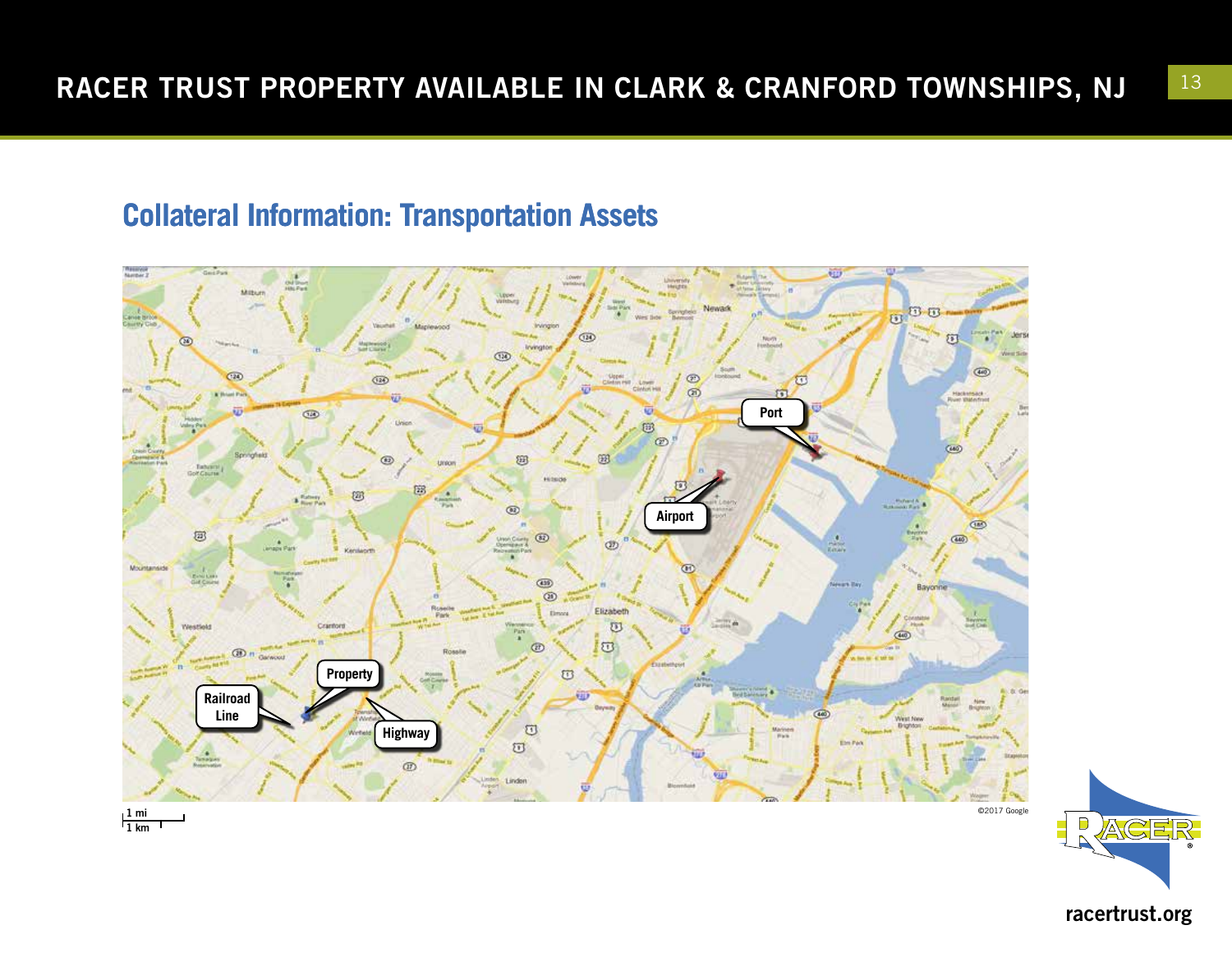### **Collateral Information: Access/Linkage**

Clark and Crawford townships are in southern Union County, N.J., one of the most densely populated counties in the U.S. and a part of the New York City Metropolitan Area.

The county is served by numerous transportation modes, including rail, air, highways and ports.

Major highways that traverse the county include I-95 (the New Jersey Turnpike), the Garden State Parkway (less than one mile from the Property), I-78, I-278, U.S. Route 1, U.S. Route 9 and U.S. Route 22.

Passenger rail service via New Jersey Transit (www.njtransit.com) is available to major population centers of the Northeast and the New Jersey shore. Freight service is available from Norfolk Southern Corporation (www.nscorp.com) on the Lehigh Line, which bisects Clark Township, and Chemical Coast Branch.

The former Staten Island Railway connects with the Raritan Valley Line in Cranford Township.



*\*Information obtained from RACER research.*

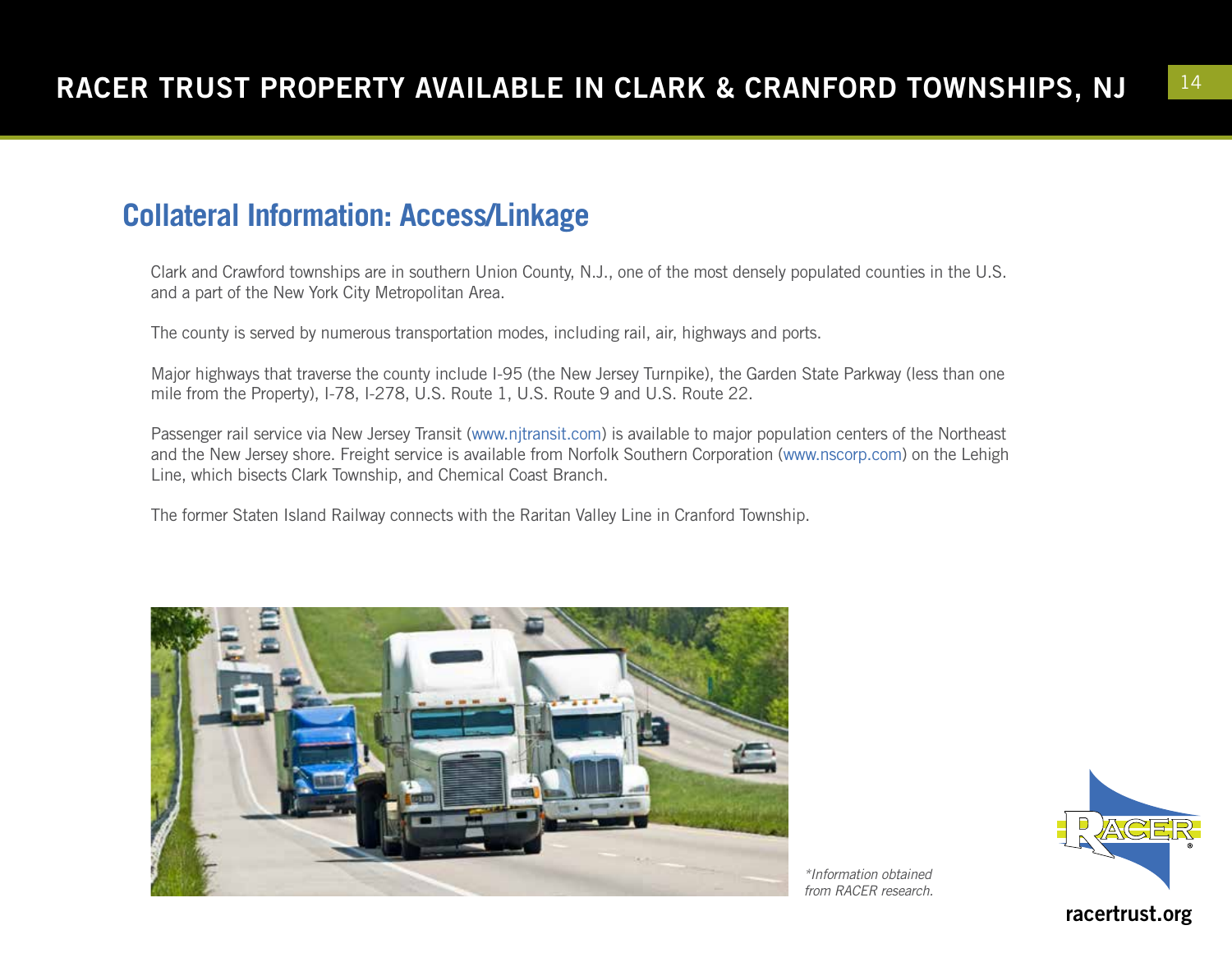#### **Collateral Information: Airports**

Newark Liberty International Airport (www.panynj.gov/airports/newark-liberty.html) is a short drive from the Property. Opened in 1928, Newark Liberty is the nation's oldest airfield and remains an essential transportation link for both passengers and air cargo.

Newark Liberty serves as a logistics center for overnight packages and offers an array of short-, medium- and long-haul services to many domestic and international destinations. It is a major hub for express carriers, with nearly 1.4 million square feet of cargo space on 290 dedicated acres. The airport is directly adjacent to Port Newark and the Elizabeth-Port Authority Marine Terminal, providing fast, efficient air-sea connections.

Newark Liberty is located in the center of the Northeast rail and roadway corridor, just 16 miles from lower Manhattan. Its modern passenger terminals accommodate 30 million travelers annually, serving more than 70 carriers with at least 1,200 daily arrivals and departures.

Linden Airport (www.airnav.com/airport/KLDJ), owned by the City of Linden, is a small general aviation airport that covers 188 acres along U.S. Route 1&9. It has a 4,137-foot asphalt runway. It accommodates mostly small, private aircraft, news helicopters and sightseeing and commuter helicopters that fly over New York City.

John F. Kennedy International (www.panynj.gov/airports/jfk.html) and LaGuardia Airport (http://bit.ly/QmRGDX) also are within convenient distance of the Property.



*\*Information obtained from Virginia Economic Development Partnership.*

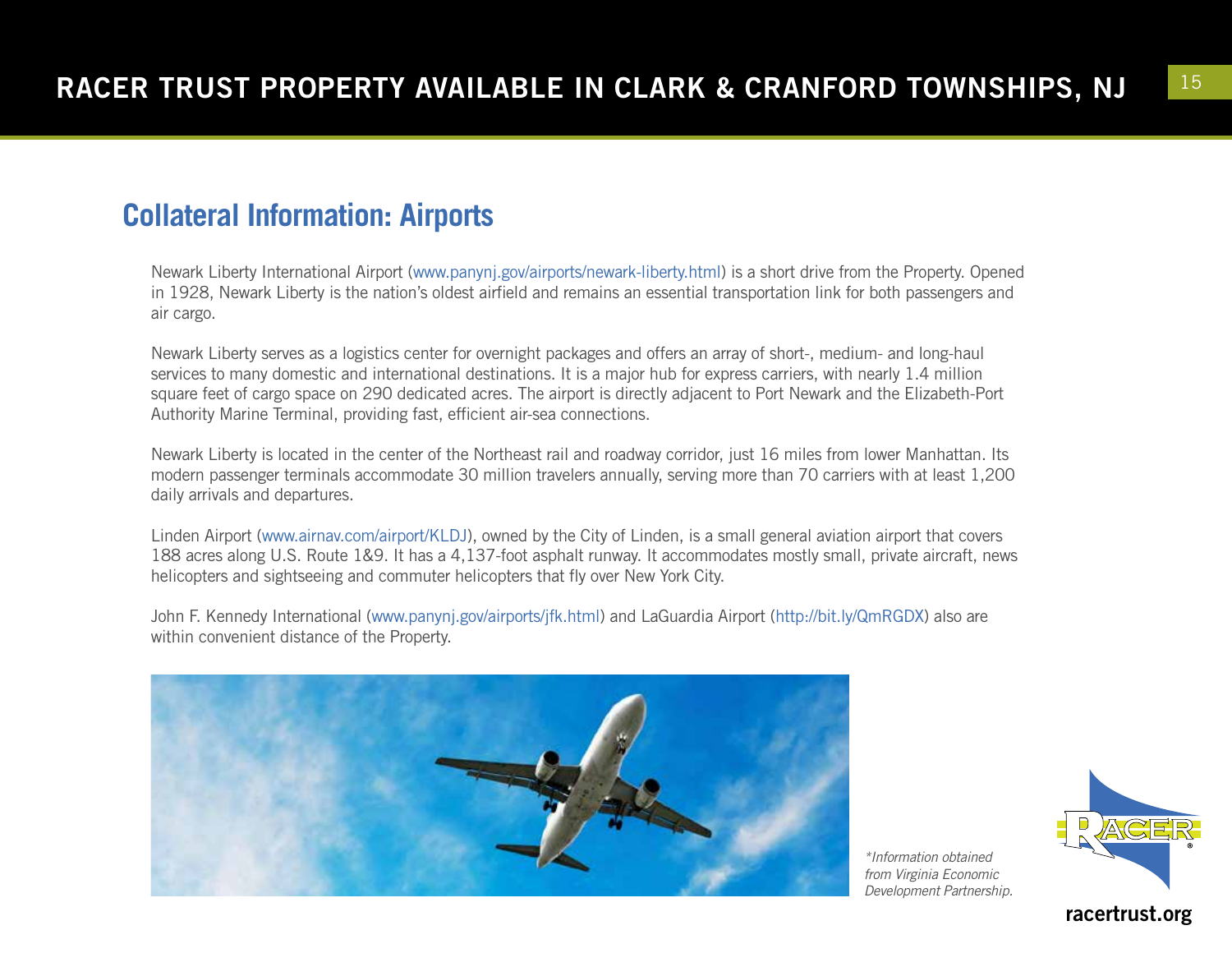#### **Collateral Information: Port Facilities**

The Port Authority of New York and New Jersey (www.panynj.gov/port-authority-ny-nj.html) operates a network of ports in and around New York City.

The Port Authority conceives, builds, operates and maintains infrastructure critical to the New York/New Jersey region's trade and transportation network. These facilities include marine terminals and ports.

The Port of New York and New Jersey is the largest oil importing port and third-largest container port in the nation. The container ship facility at Port Newark-Elizabeth Marine Terminal in Newark Bay is the largest such port on the Eastern Seaboard.

Port Newark-Elizabeth (www.pnct.net) is home to three fully equipped containership terminals. It features ExpressRail, the port's on-dock rail facility; more than 1 million square feet of warehouse space; seven distribution buildings; numerous terminal buildings; and an auto preparation center. Located on 2,230 acres, the port offers 41,000 linear feet of berthing space and accommodates 3,700 vessels annually. An estimated 2.5 million containers are handled at the port each year.

The Port Authority, established in 1921, was the first bi-state agency ever created under a clause of the Constitution permitting compacts between states with congressional consent. Its area of jurisdiction is called the Port District, a region within a radius of approximately 25 miles around the Statue of Liberty.





*\*Information obtained from RACER research.*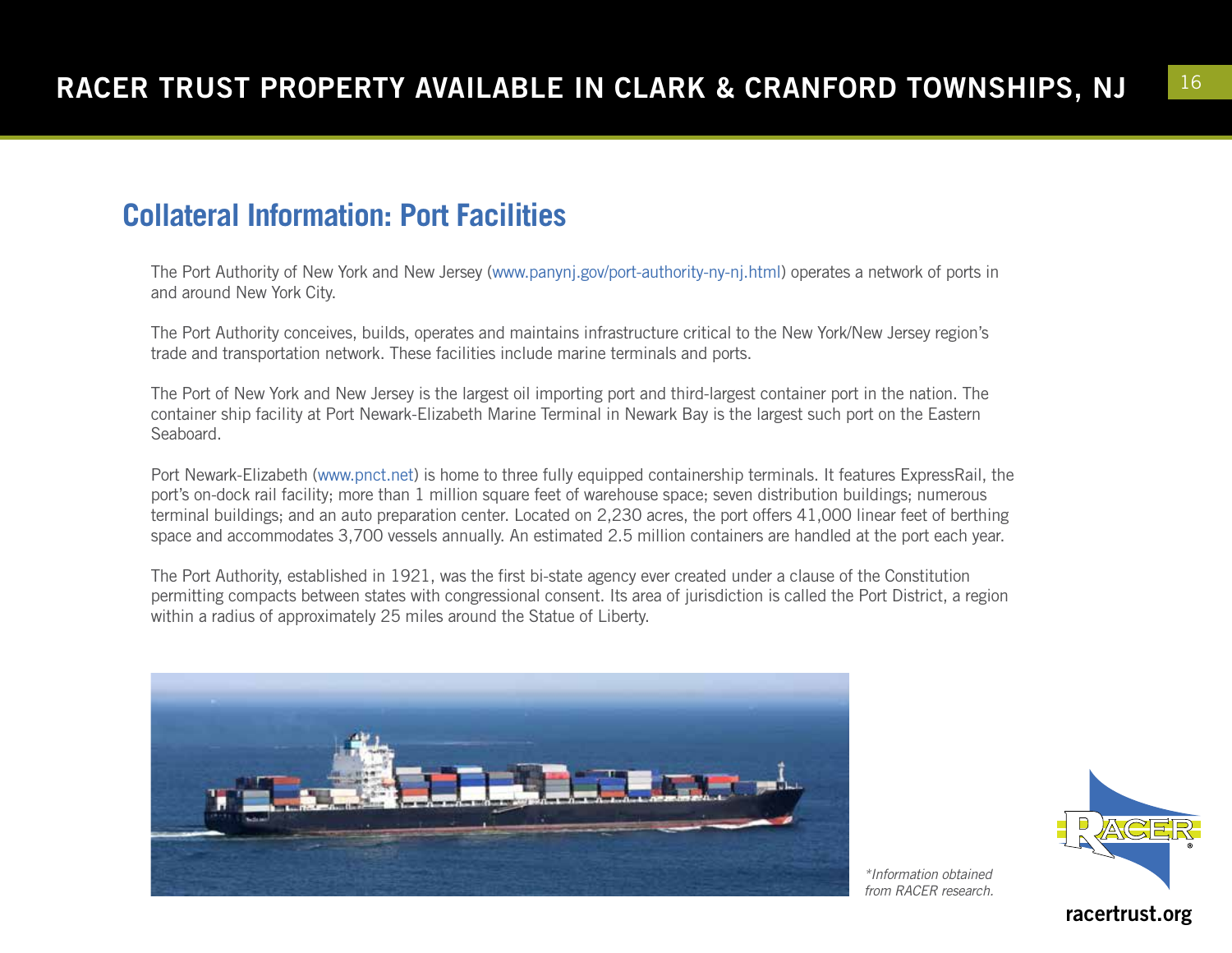#### **Collateral Information: Regional Bus Service**

New Jersey Transit (www.njtransit.com), the nation's third-largest provider of public transportation, operates a fleet that includes 2,027 buses. There are regular routes serving Union County, including Clark and Crawford townships. New Jersey Transit provides bus service to New York City and points in between; one of its destinations is the Port Authority Bus Terminal in Midtown Manhattan.

On 236 bus routes and 11 rail lines, New Jersey Transit provides nearly 223 million passenger trips per year.

In addition, the Union County government operates a Paratransit System (http://bit.ly/1CJplRz). In 1978, the County of Union Department of Human Services and the Division on Aging were charged with setting up and carrying out a countywide transportation system dedicated to the elderly, disabled and economically disadvantaged citizens of the county. The Union County Paratransit System services the population who, because of either physical or socioeconomic status, are unable to make full use of the already-existing transportation services. The system is designed to address these problems and provide essential transportation services.



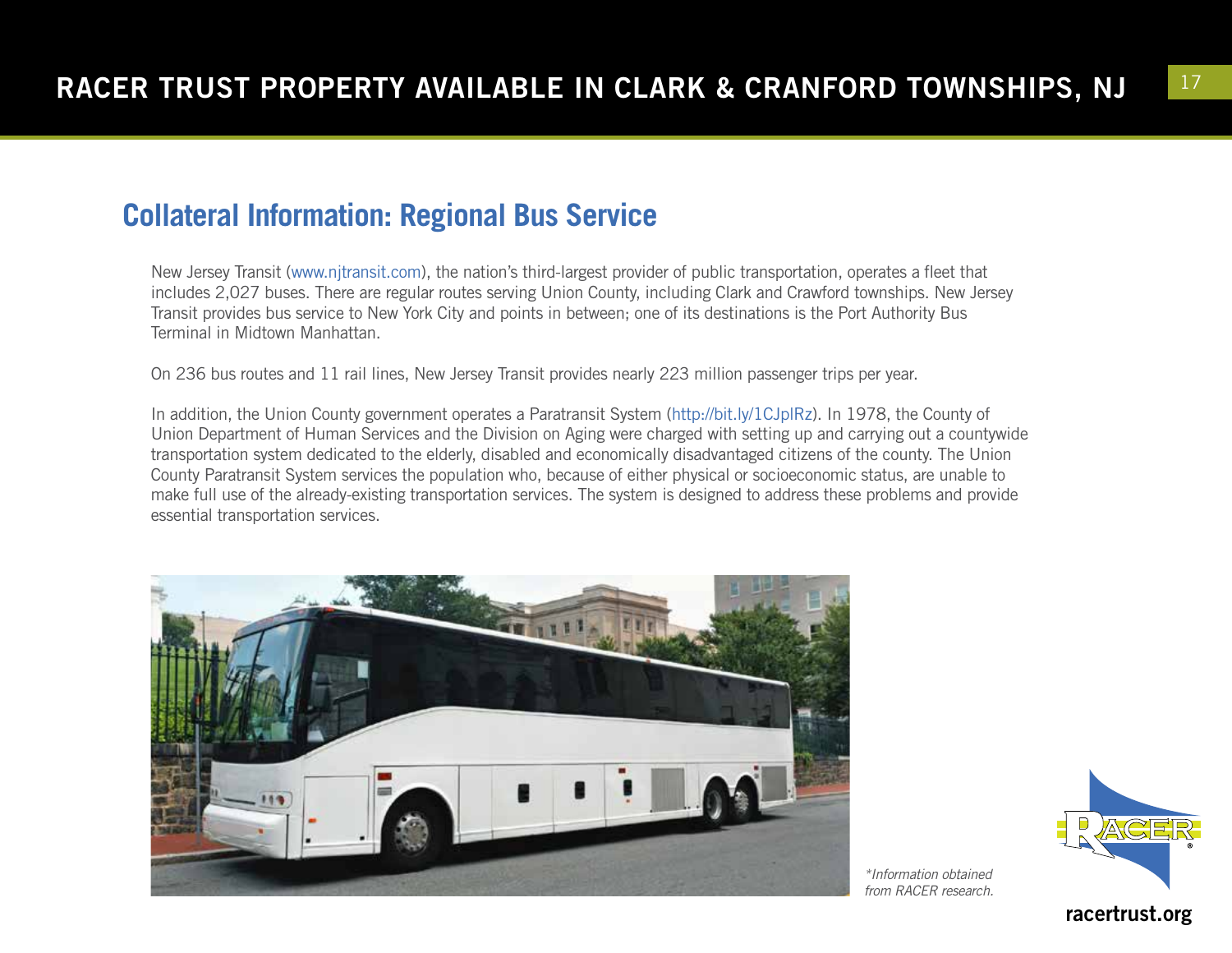#### **Collateral Information: Utilities and Natural Gas**

Public Service Electric and Gas Company, or PSE&G (www.pseg.com) is one of the largest combined electric and gas companies in the United States and also is New Jersey's oldest and largest publicly owned utility.

The Public Service Corporation was formed in 1903 by amalgamating more than 400 gas, electric and transportation companies in New Jersey. It was renamed Public Service Electric and Gas Company in 1948. PSE&G is the largest subsidiary of PSE&G.

PSE&G currently serves nearly three quarters of New Jersey's population in a service area consisting of a 2,600-square-mile diagonal corridor across the state from Bergen to Gloucester counties. PSE&G is the largest provider of gas and electric service, servicing 1.8 million gas customers and 2.2 million electric customers in more than 300 urban, suburban and rural communities, including New Jersey's six largest cities.

While new business ventures will play a vital role in the long-term growth and strength of the company, PSE&G remains primarily a regulated gas and electric delivery company.

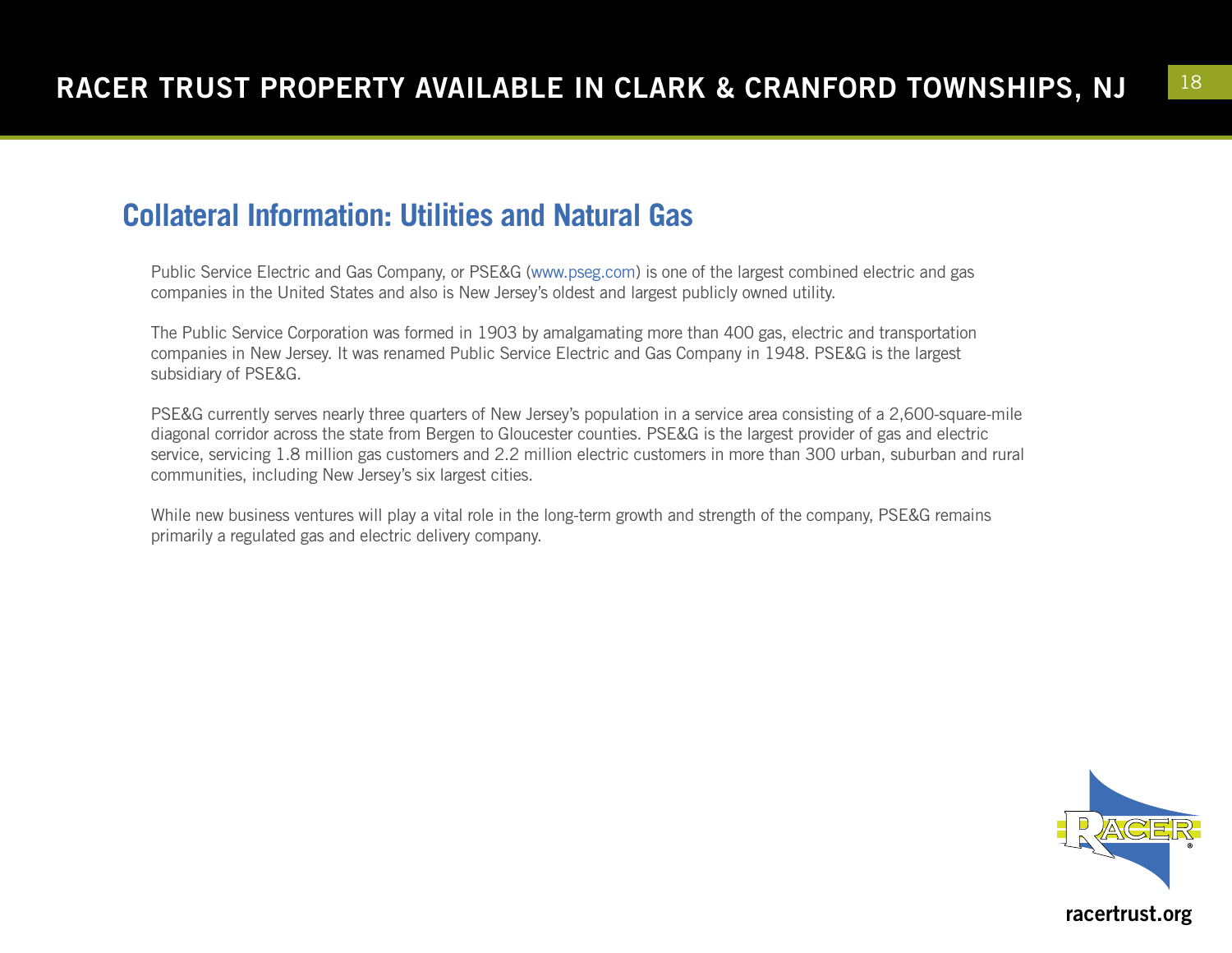#### **Collateral Information: Zoning and Business Assistance**

#### Zoning details can be found in the Property Details pages.

The Property is located within the boundaries of Foreign Trade Zone 49. A FTZ provides competitive advantages to companies involved in international trade through deferral, reduction or elimination of U.S. Customs duties. Potential buyers interested in applying for FTZ status or as a foreign trade subzone should contact the FTZ 49 grantee, the Port Authority of New York and New Jersey, at (973) 690-3485.

The New Jersey Partnership for Action (www.nj.gov/njbusiness/nj-partnership-for-action) is the nub for all economic activity in New Jersey. The partnership, through the four interconnected and highly focused organizational elements of Choose New Jersey, Business Action Center, the Economic Development Authority, and the Office of the Secretary for Higher Education, seeks to accomplish the goals of attracting new business and helping existing businesses thrive by focusing on relationship building and person to person outreach, promoting the state's incentives and resources, developing pro-growth policies, and assisting businesses in navigating state government and programs.

Choose New Jersey (www.choosenj.com), a privately funded not-for-profit corporation, promotes New Jersey to existing and new businesses, encourages economic growth and opportunity, and spearheads promotional activities to aggressively market New Jersey as a business destination.

The Business Action Center (www.nj.gov/state/bac), reporting directly to the lieutenant governor, consists of a team of business liaison representatives who coordinate and navigate across state and local government agencies for businesses looking to remain, expand or locate in New Jersey. The center serves as a "one-stop" shop for business. The team at the Center works to encourage entrepreneurship by supporting New Jersey's businesses of all sizes, supporting global competitiveness of New Jersey companies, as well as to promote the state's attractiveness as a business investment location nationally and internationally.

The Business Action Center Team will walk prospects through all of the state's incentive and financing programs available to a particular business. It identifies specific programs a business may be eligible for, and helps locate the sources that best meet a business' unique needs. The Business Action Center also offers permitting and regulatory assistance, site selection services, and programs and resources for international trade.

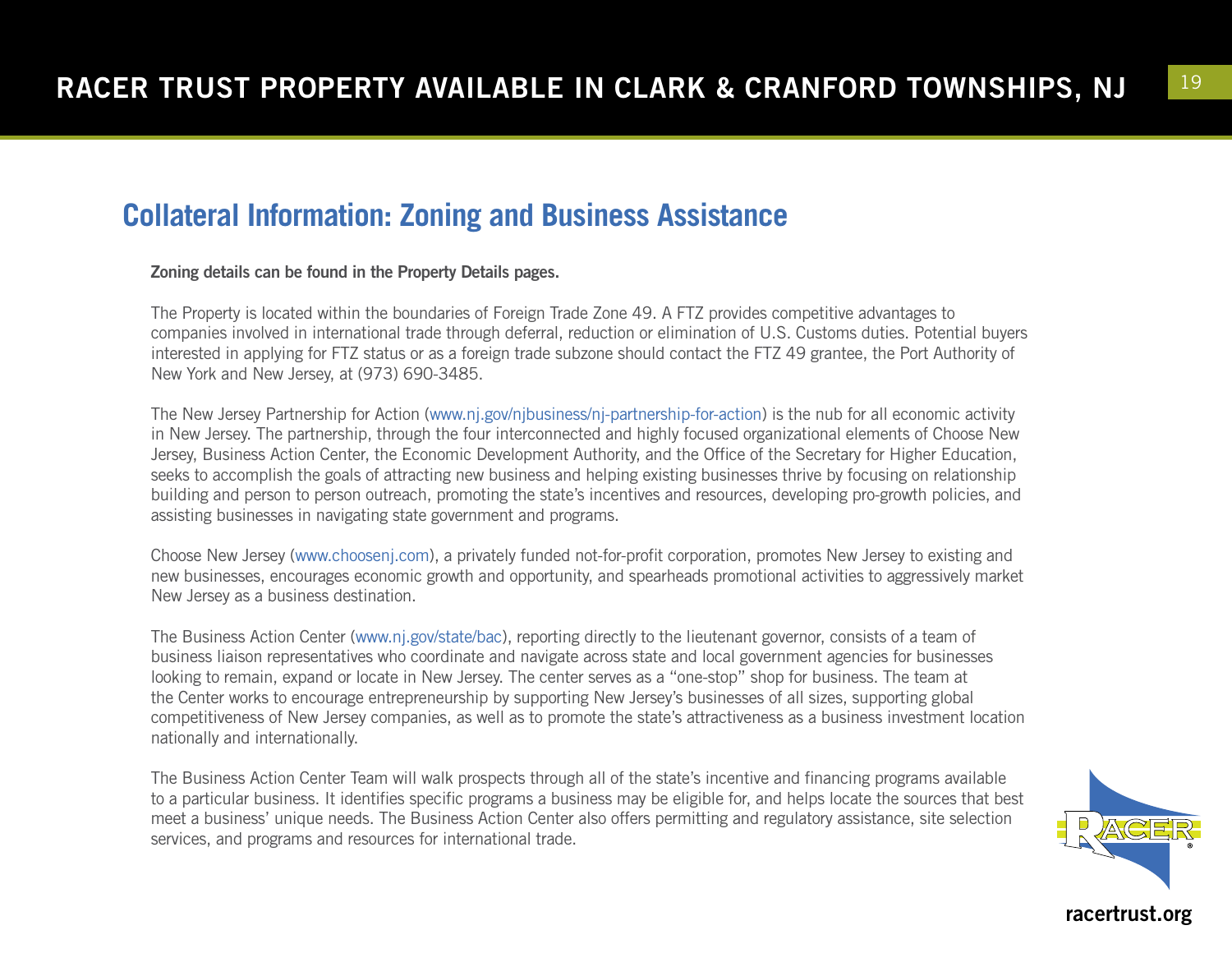#### **Collateral Information: Zoning and Business Assistance (continued)**

The Economic Development Authority is the financing component for New Jersey job growth, overseeing many of New Jersey's programs that support the business community. Through financial programs that provide access to capital in partnership with banks throughout New Jersey, EDA organizes incentive programs aimed at attracting new business and supporting the retention of existing employers. The EDA acts as the state's "bank for business" by providing support to the Partnership for Action with the state's financing and incentive resources to leverage New Jersey's strategic advantages.

Locally, the Union County Economic Development Corporation (www.ucedc.com) is geared to assisting small businesses. The UCEDC is a private, non-profit economic development corporation, dedicated to boosting local economies and strengthening communities through business development and job creation. Since 1977, it has been helping small business by making loans, training and mentoring business owners, helping businesses obtain government contracts and providing accurate and relevant business information.

As a Community Development Financial Institution (CDFI), UCEDC is committed to providing access to capital to underserved populations and communities. Its loans range from \$500 to \$250,000. UCEDC also is a U.S. Small Business Administration microlender, offering microloans up to \$50,000. While available to all small business owners in New Jersey, the microloan program especially supports borrowers with little to no credit history, low-income borrowers, and women and minority entrepreneurs.

Through its partnership with the New Jersey Economic Development Authority (www.njeda.com), the UCEDC provides intensive small business training and mentorship services through its Entrepreneurial Training Initiative. Free workshops and seminars on a variety of business and financial literacy topics are offered throughout the state.

Union County businesses can rely on UCEDC's Procurement Technical Assistance Center to help navigate through the government contracting process. Each year, federal, state, and local governments spend billions of dollars buying goods and services from small businesses, and the PTAC team's free counseling, technical assistance and bid match services can position local businesses to get their share of this lucrative market.

#### **Collateral Information: Small Business Centers**

New Jersey Small Business Development Center at Kean University (https://www.njsbdc.com/locations/union-county/).

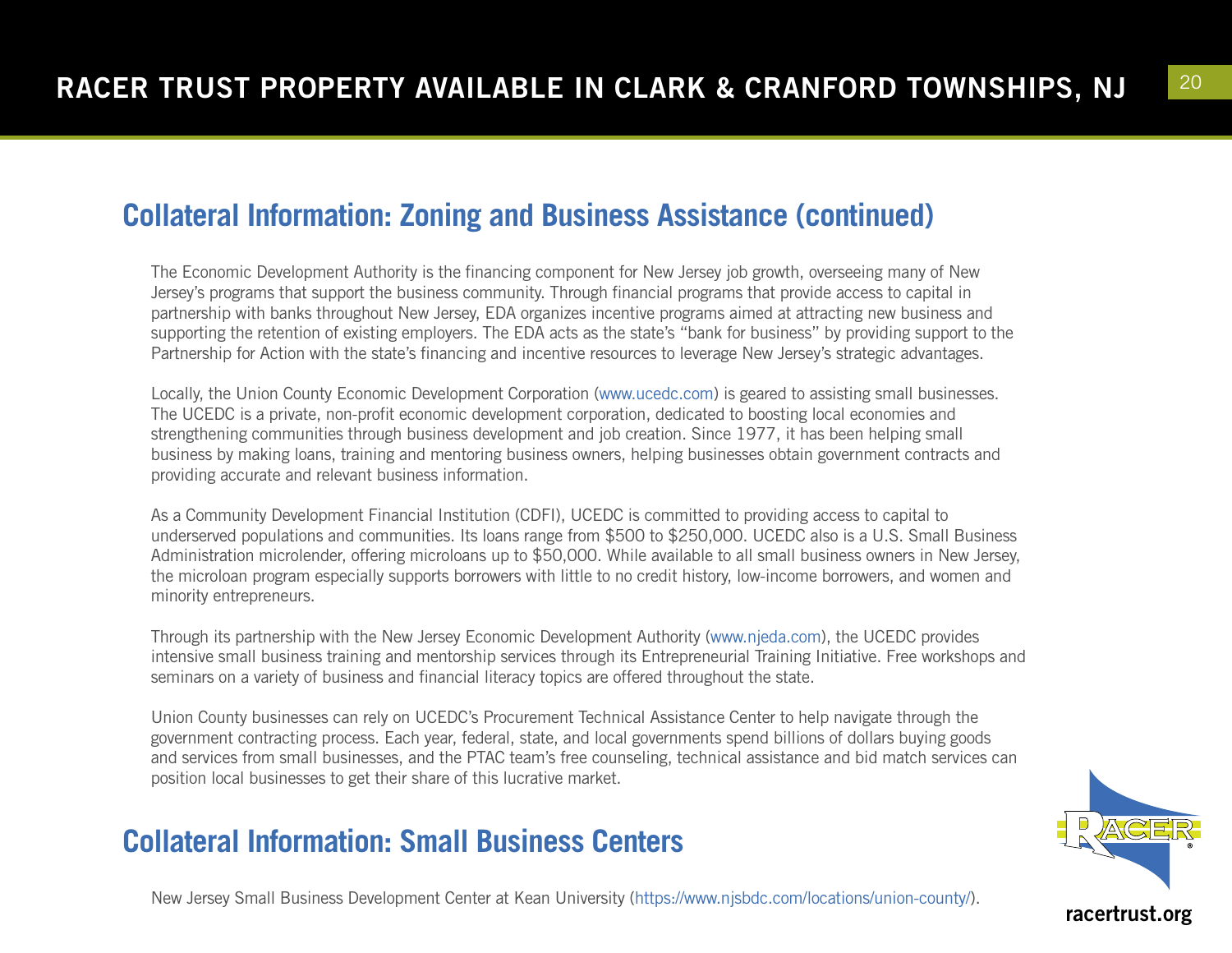#### **Regional Overview: Community Snapshot**

The Property is located in a densely populated, heavily built-out area of residents and businesses, many of which were built after World War II. Its close proximity to New York City means the world's finest cultural and entertainment opportunities are a short ride away by car, bus or train.

Clark Township is the product of many years of social, economic and political change. First established from Lenape Indian Hunting Grounds, it became a crossroad of the American Revolution and later a magnet for European immigrants who were attracted by its fertile agricultural environment.

Established in 1864 and named for Abraham Clark, a signer of the Declaration of Independence, Clark Township in its early years was a small, quiet farm community, but that rapidly changed after the highway that would become the Garden State Parkway bisected it. From 1949 to 1989, Clark Township transformed from a community of wide-open land to a town with numerous housing developments and business centers. Today, it is a thriving suburban community of more than 14,000 residents.

Cranford Township, located in the heart of Union County, was incorporated in 1871. Through the years, the business district and neighborhoods sprang up around the train station and the Rahway River. Today, the downtown, the river and the train station remain valued amenities to more than 22,000 residents in the four-square-mile township.

The area is inhabited by a large commuter population. Close to 1,000 people take the commuter train every day from Cranford's Train Station to New York City.

Cranford is a close-knit community where many of its residents are actively involved in schools, sports, civic and community organizations. The townships' recreational facilities include two outdoor pools, an indoor pool and fitness complex, bike path, canoe club, tennis courts, sports fields and parks.

Union County has a rich and diverse system of parks — 36 in all, spanning 6,768 acres, about 8.5 percent of the county's total land space. Several of the parks offer special events and educational programming, as well as a wide variety of recreational opportunities.

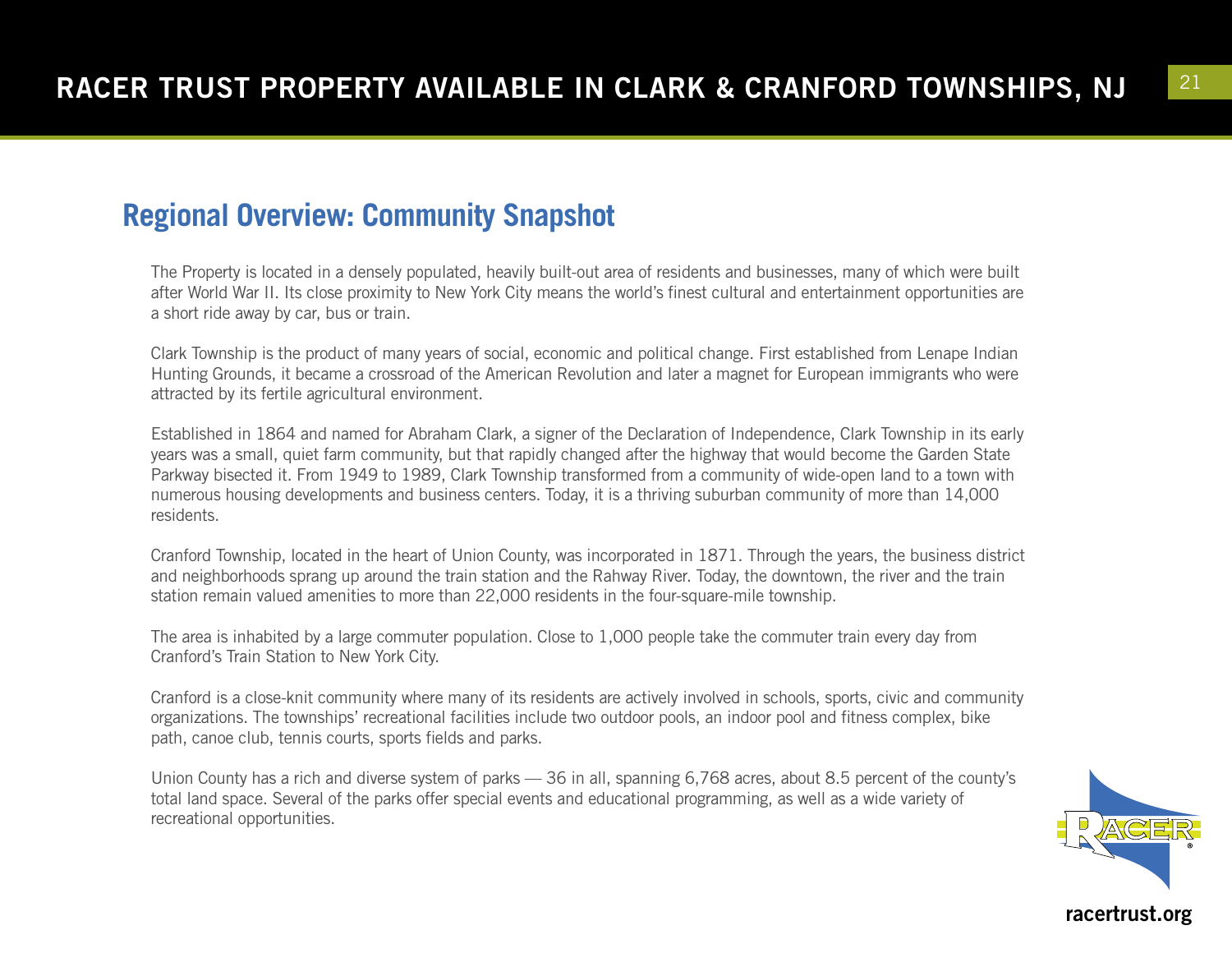#### **Regional Overview: Workforce**

The U.S. Department of Labor's Bureau of Labor Statistics reported a preliminary unemployment rate of 4.8 percent in the Newark labor market for October 2017, the most recent month for which statistics are available. The state rate was 4.9 percent and the national rate was 4.1 percent.

The New Jersey Department of Labor and Workforce Development (http://jobs4jersey.com) operates One-Stop Career Centers, including one in Union-Plainfield, that offer services free of charge to help develop the skills needed to succeed in a 21st century work environment. New Jersey's One-Stop Career Centers are staffed with qualified professionals who can assist with obtaining employment or the necessary training to meet current labor needs. Employment counselors can help explore career choices relating to individual interests, skills and abilities.

The One-Stop Career Centers also offer educational training programs in vocational or trade schools in or on-site at the One-Stop; on-the-job training with local employers; and apprenticeships in many fields. In addition, Job Search Readiness Workshops provide information on how to successfully look for a job, conduct yourself in an interview, write a resume or learn about the local labor market. Computers, phones, photocopiers and fax machines are provided free of charge to aid in job searches.

TransOptions (www.transoptions.org) is an alliance of business and government partnerships created to provide commuting options to people traveling for work in northwestern New Jersey, regardless of where they reside.

TransOptions is the Transportation Management Association (TMA) for commuters, business and local municipalities in Morris, Sussex, Warren and suburban Essex, Passaic and Union counties. It can provide advice and assistance on commuting options and employee transportation programs. Collectively, TransOptions has helped employers in the region get their employees to work more efficiently and more cost effectively. It can tailor alternative transportation programs that meet the specific needs of companies and their employees.

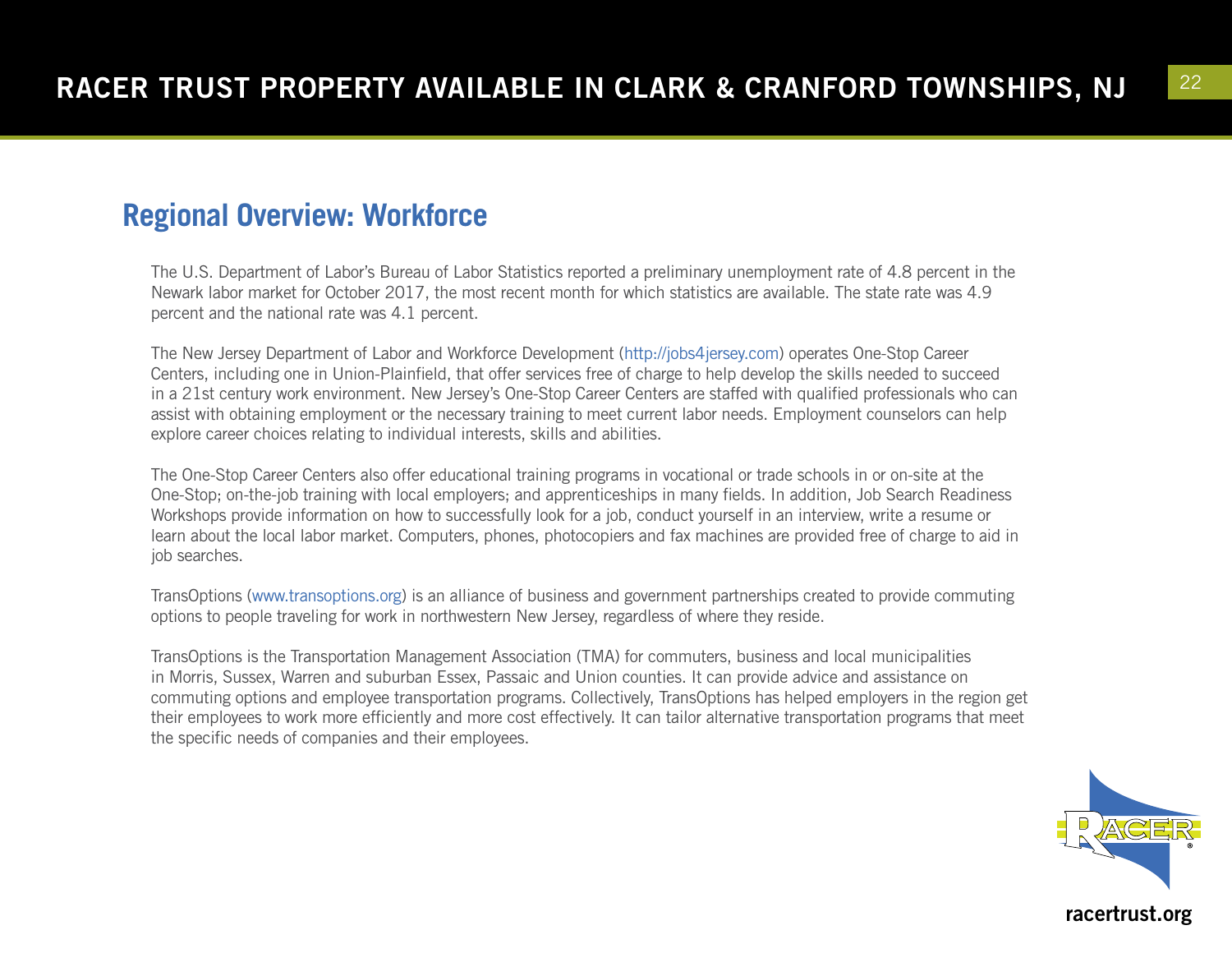#### **Regional Overview: Education**

The Clark Public School district (www.clarkschools.org) operates two elementary schools, a middle school and a high school, with total enrollment of more than 2,300. Students who excel in middle school may choose to attend an advanced magnet school.

The Roman Catholic Archdiocese of Newark operates Mother Seton Regional High School (www.motherseton.org), a private, all-girls school.

For nearly six decades, the Clark Scholarship Fund (www.clarkscholarshipfund.com) has honored outstanding Clark Township students. Recipients must live in Clark, but may attend any area school. Awards are based on academic achievement and financial need. The fund is supported entirely by contributions from businesses and individuals in the community

The Cranford Township Public Schools (www.cranfordschools.org) is a successful and comprehensive public school system. The system's high school, Cranford High, was ranked as one of the top 15 high schools in New Jersey in 2009 and has won a series of national and statewide awards for its innovative curriculum, which stresses technology in the schools along with service learning. More than 90 percent of each graduating class attends college.

In addition to the high school, Cranford has one traditional (grades K-5) elementary school and several hybrids, including schools for grades K-2, K-8, PreK-2, 3-5 and 3-8. Total enrollment is more than 3,100.

In addition to the public education system, Cranford houses several religious and private schools, including Saint Michael's School (http://smscranford.com), a major Roman Catholic parochial school that offers nursery through grade 8.

The main campus of Union County College (www.ucc.edu), New Jersey's oldest community college, is in Cranford. The Cranford campus, one of four county locations, was established in 1956.

All four Union campuses boast state-of-the-art data and voice infrastructures that can support the latest in computer hardware and software. Distance learning opportunities, such as online and blended learning classes, are increasing with each semester.

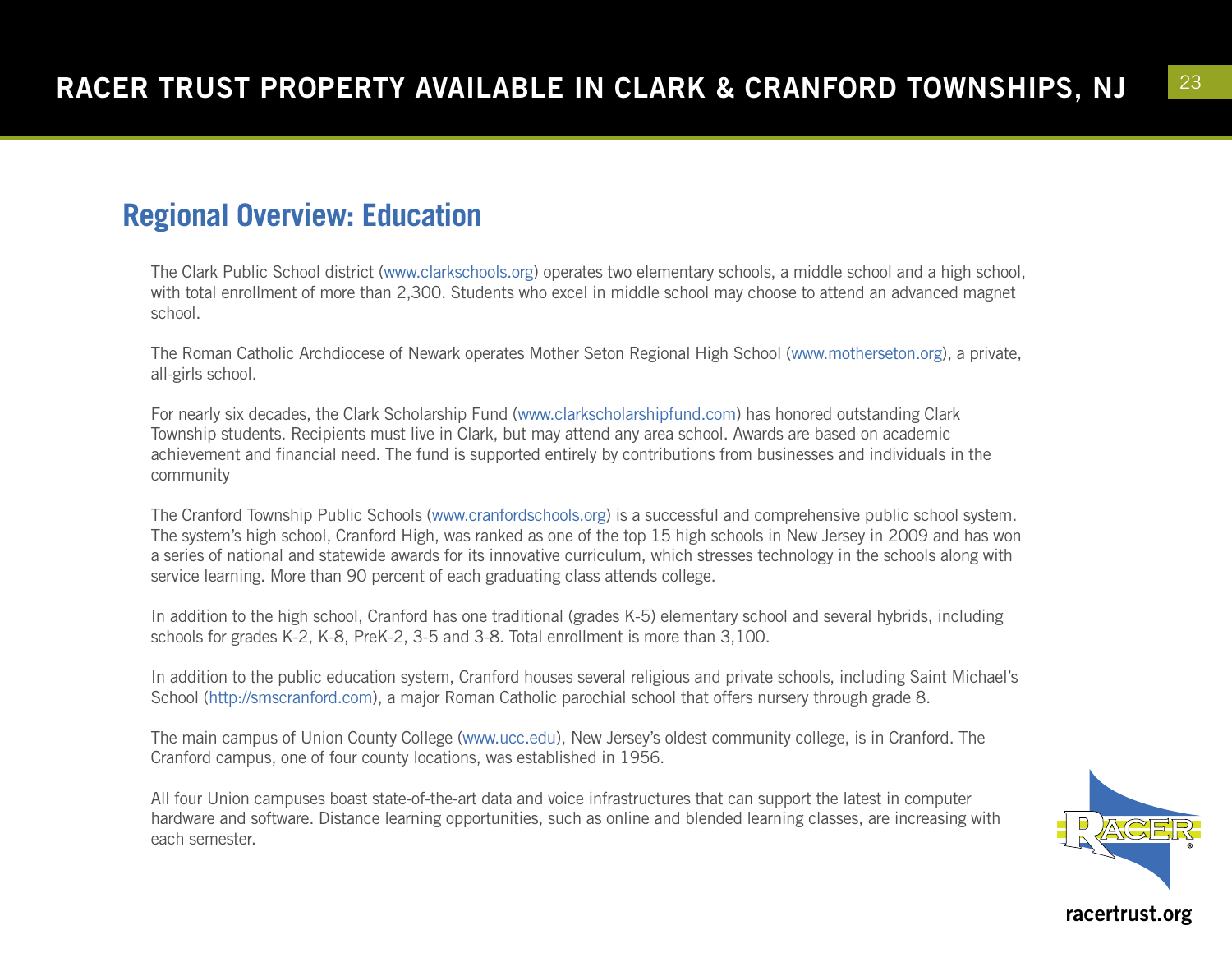#### **Regional Overview: Education (continued)**

Union has a reputation for providing its diverse student body with a nurturing and supportive environment. Student services from counseling and financial aid, to the tutoring provided by the Academic Learning Centers on each campus, are in place to ensure student success.

Union County College is one of a network of 19 county colleges statewide.

Kean University (www.kean.edu), a coeducational, public research university located in Union and Hillside, serves students in the liberal arts, the sciences and the professions. It is best known for its programs in the humanities and social sciences and in education, graduating the most teachers in the state of New Jersey annually.

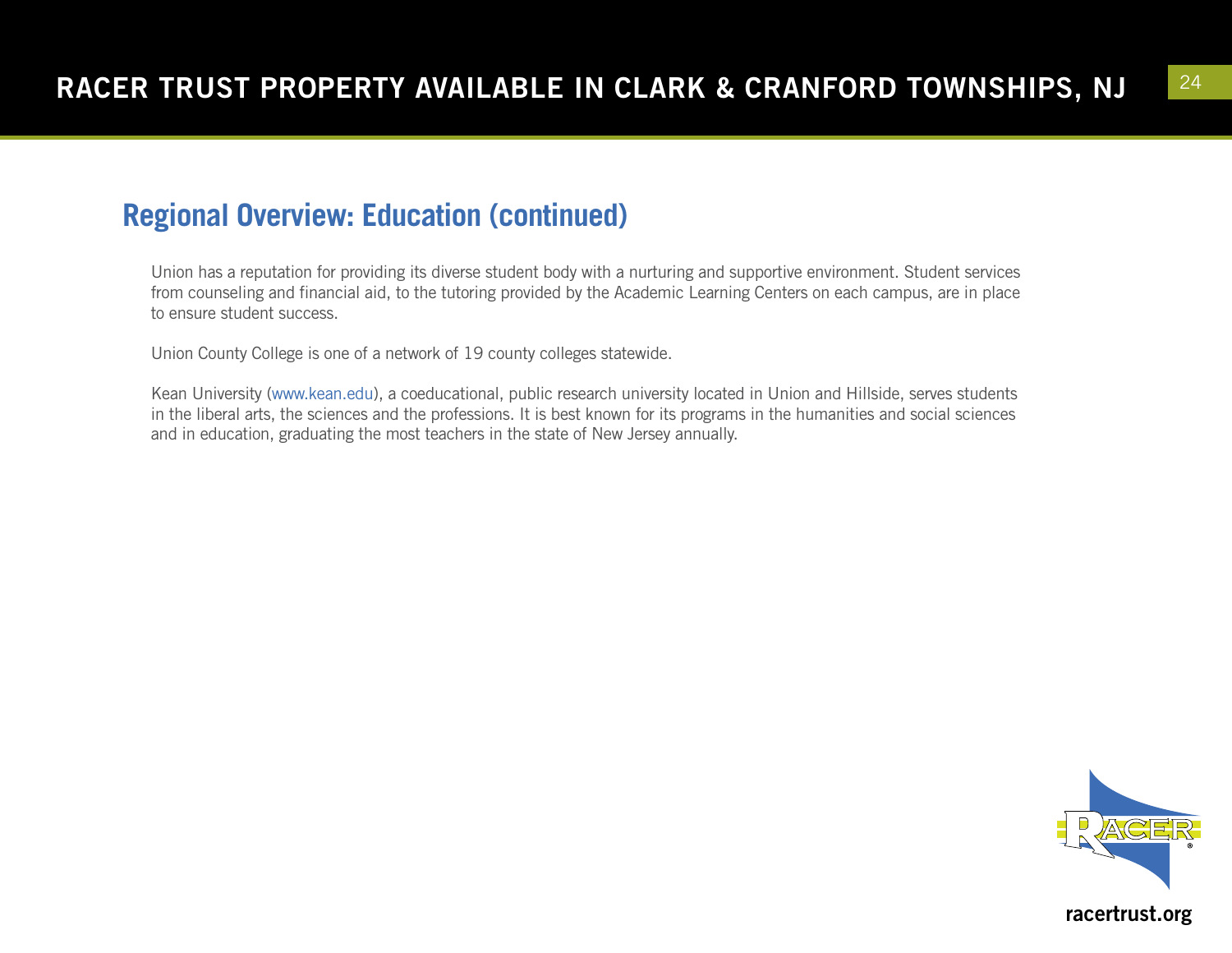# **Regional Overview: Largest Employers in Union County**

| • Merck & Co.                                       | 10,000 employees |
|-----------------------------------------------------|------------------|
| <b>NEMF</b><br>$\bullet$                            | 3,900            |
| • USI Services Group                                | 3,200            |
| <b>Overlook Hospital</b><br>$\bullet$               | 2,961            |
| <b>Maher Terminals</b><br>$\bullet$                 | 1,700            |
| • Trinitas Hospital                                 | 1,674            |
| <b>Children's Specialized Hospital</b><br>$\bullet$ | 1,440            |
| <b>Alcatel-Lucent</b><br>$\bullet$                  | 1,300            |
| <b>ConocoPhillips</b><br>$\bullet$                  | 1,000            |

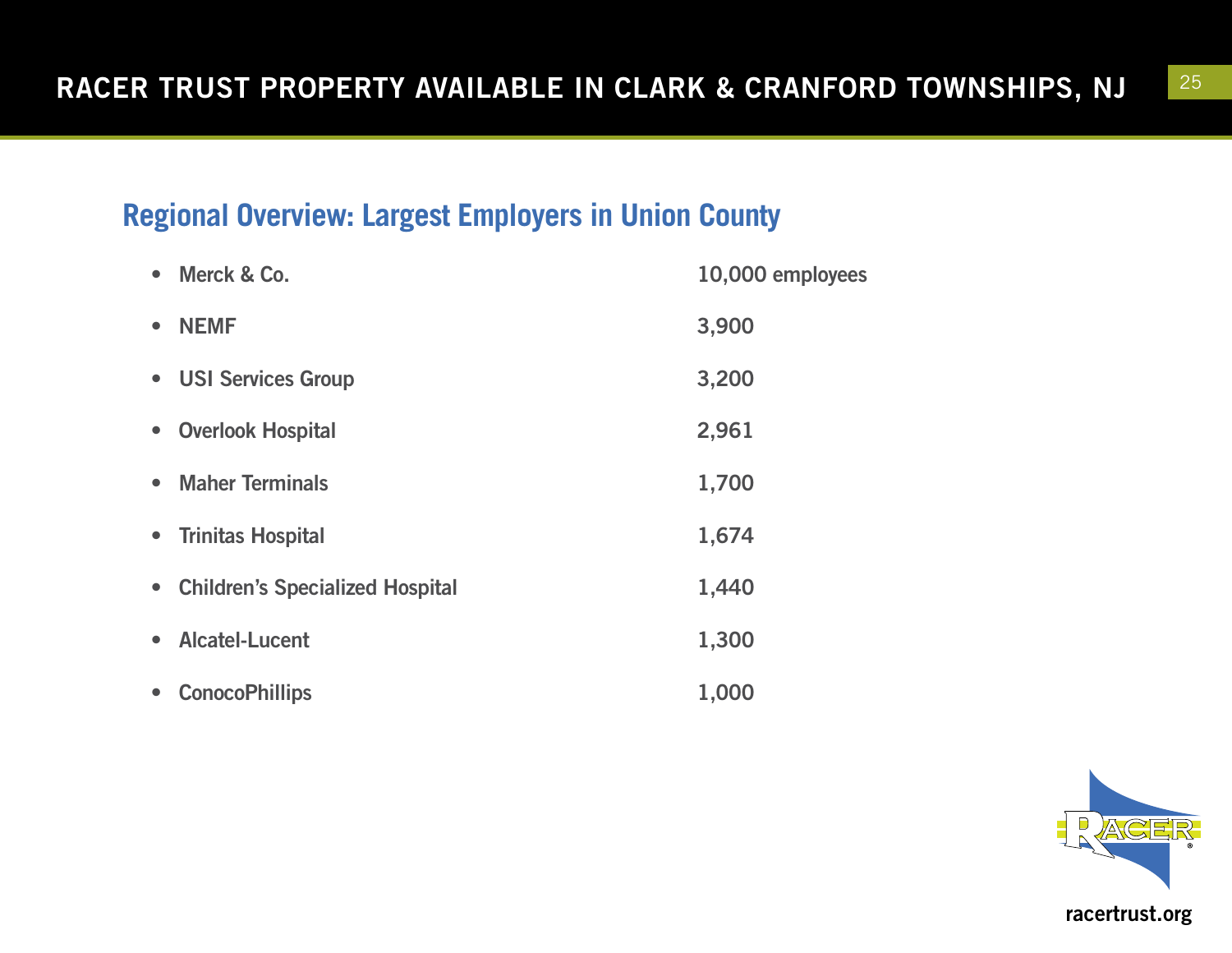#### **Regional Overview: Medical Facilities and Emergency Services**

Trinitas Regional Medical Center (www.trinitasrmc.org) in Elizabeth is a Catholic community teaching hospital sponsored by the Sisters of Charity of Saint Elizabeth in partnership with Elizabethtown Healthcare Foundation. Trinitas Regional Medical Center strives to provide excellent, compassionate health care to the people and communities it serves, including the poor and vulnerable.

Established in January 2000, following the consolidation of St. Elizabeth Hospital and Elizabeth General Medical Center, Trinitas Regional Medical Center is a full-service health care facility on two major campuses,

Trinitas Regional Medical Center has 554 beds, including a 120-bed long-term care center. It treats more than 17,000 inpatients annually, 70,000 emergency patients and several hundred thousand outpatients. Trinitas Regional Medical Center offers a number of Centers of Excellence and specialized major services, including Behavioral Health, Bloodless Medicine, Cancer Care, Cardiology, Diabetes Management, Maternal and Child Health, Renal Services, School of Nursing, Social Services, Sleep Disorders, Women's Services, Wound Healing and more.

The Robert Wood Johnson University Hospital (www.rwjuh.edu) in New Brunswick, associated with Rutgers University (www.rutgers.edu), is one of the nation's leading academic medical centers. It provides state-of-the-art care across the full range of health services. Specialties include cardiac care from screening to heart surgery and transplantation, cancer care, emergency medicine, pediatrics and maternal-fetal medicine.

The hospital has earned significant national recognition for clinical quality and patient safety. Robert Wood Johnson University Hospital has ranked among U.S. News and World Report's "America's Best Hospitals" for four consecutive years. The American College of Surgeons' Commission on Cancer has rated RWJUH among the nation's best comprehensive cancer centers. The Leapfrog Group rated RWJUH as one of the 50 exceptional U.S. hospitals, as published in Consumers Digest magazine.

Harvard University researchers, in a study commissioned by The Commonwealth Fund, identified RWJUH as one of the top 10 hospitals in the nation for clinical quality. RWJUH also is a recipient of the prestigious Magnet Award for Nursing Excellence for more than 10 consecutive years.

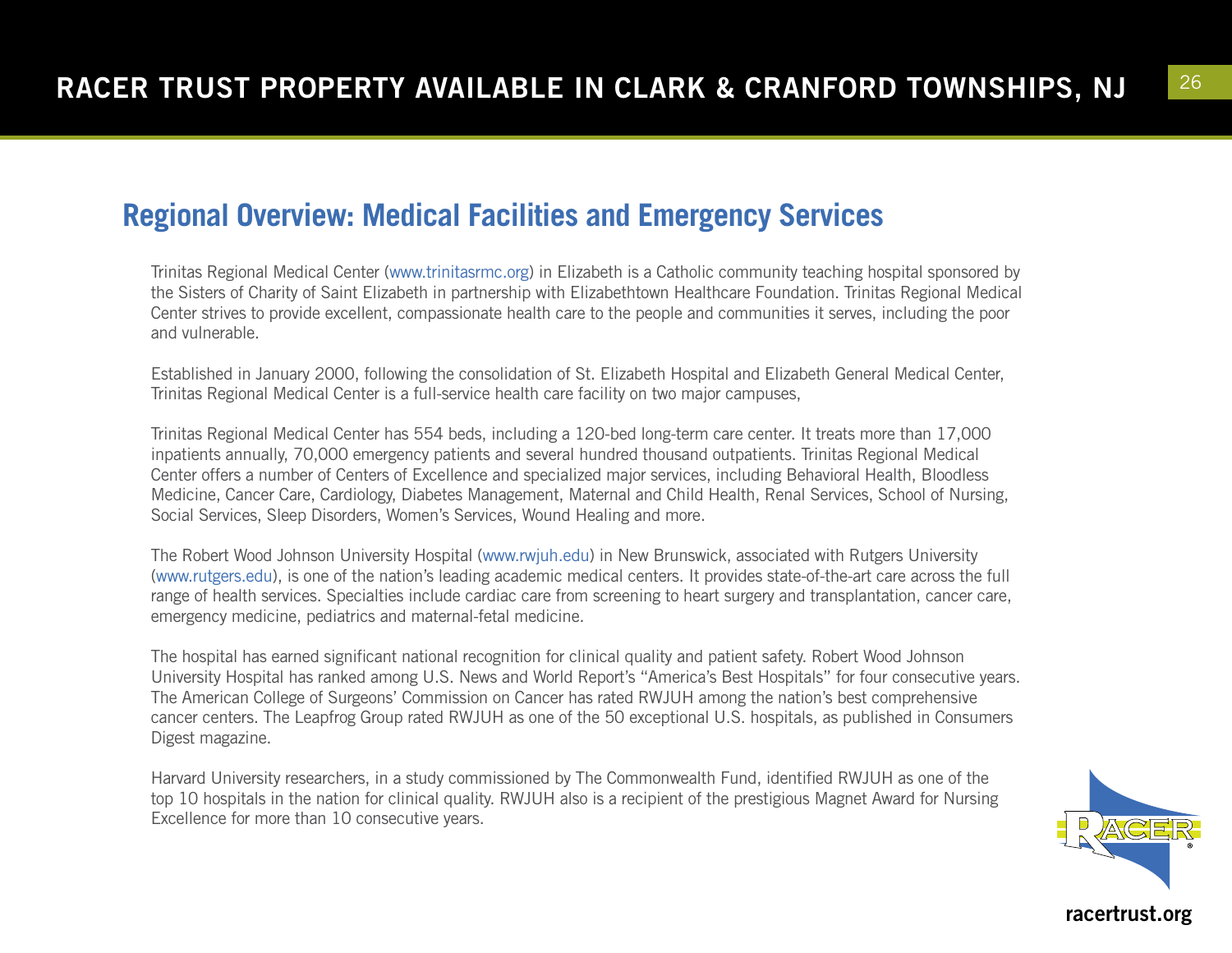### **Regional Overview: Medical Facilities and Emergency Services (continued)**

RWJUH is the principal teaching hospital of the University of Medicine and Dentistry of the Robert Wood Johnson Medical School (www.rwjms.umdnj.edu). It also is the hub of a clinically integrated medical campus that includes the NCIdesignated Cancer Institute of New Jersey, the Child Health Institute of New Jersey and The Bristol-Myers Squibb Children's Hospital.

Founded in 1884, RWJUH has 600 inpatient beds and more than 1,300 physicians and surgeons practicing in every specialty.

Atlantic Health System (www.atlantichealth.org) is on the forefront of medicine, setting standards for health care in New Jersey and the New York metropolitan area.

Renowned for its breadth of cardiac services, including bypass surgery, angioplasty, and implantable pacemakers, Morristown Medical Center performs the second-most heart surgeries in the New York metropolitan area. Overlook Medical Center in Summit is the regional leader in comprehensive stroke care and neuroscience services, and was the first hospital in the Northeast to utilize the revolutionary CyberKnife robotic, image-guided technology. In addition, Newton Medical Center offers a variety of inpatient and outpatient programs and services in a state-of-the-art environment.

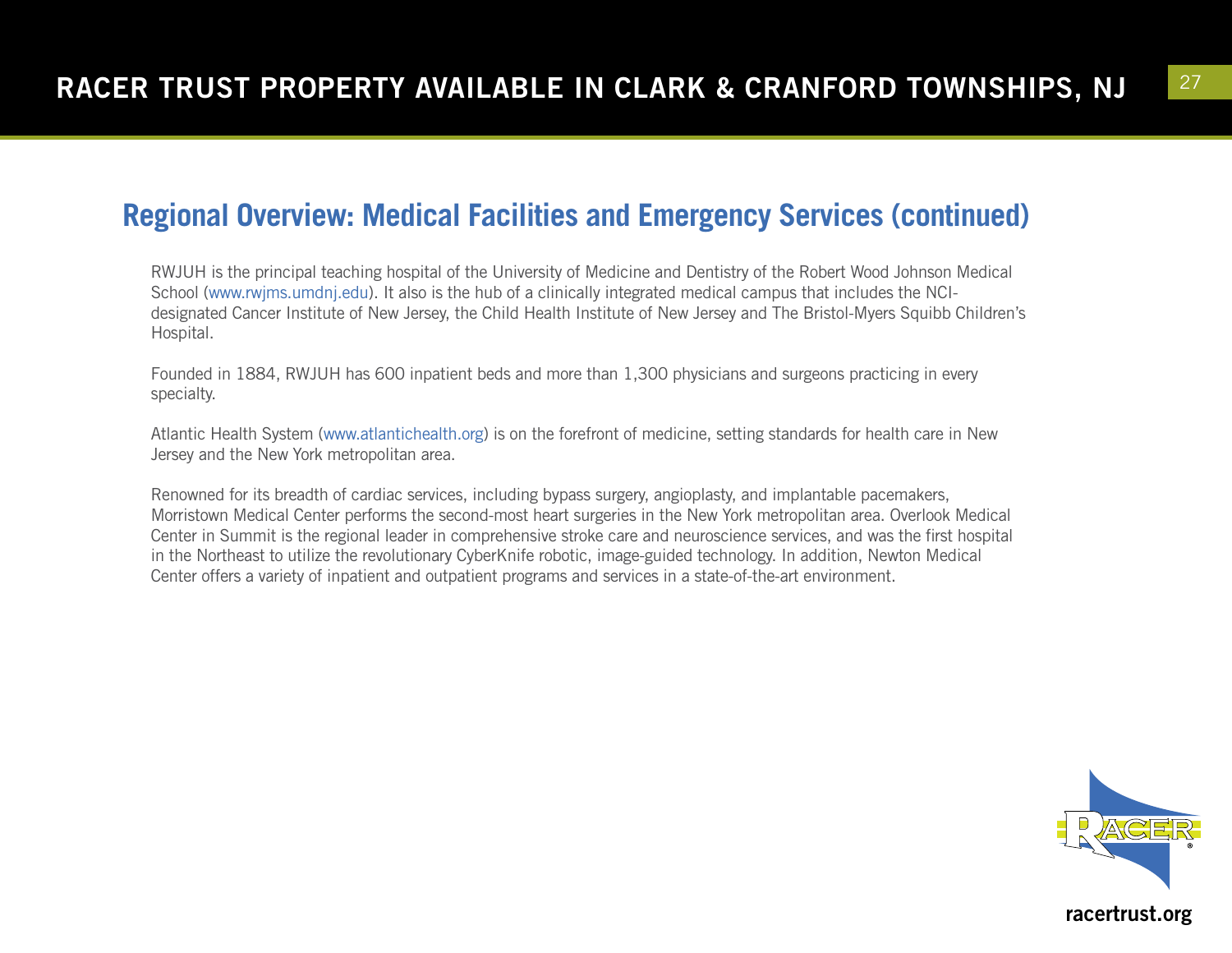## **Links to Helpful Resources**

- \* Local/Regional Resources
	- Local Government www.ourclark.com and www.cranford.com/township
- \* State Resources
	- State www.nj.gov
	- State Economic Development: New Jersey Economic Development Authority www.njeda.com
- \* Federal Resources
	- U.S. Census Bureau www.census.gov
	- U.S. Department of Commerce www.commerce.gov
	- U.S. Economic Development Administration www.eda.gov
	- U.S. General Services Administration www.gsa.gov
	- U.S. Small Business Administration www.sba.gov

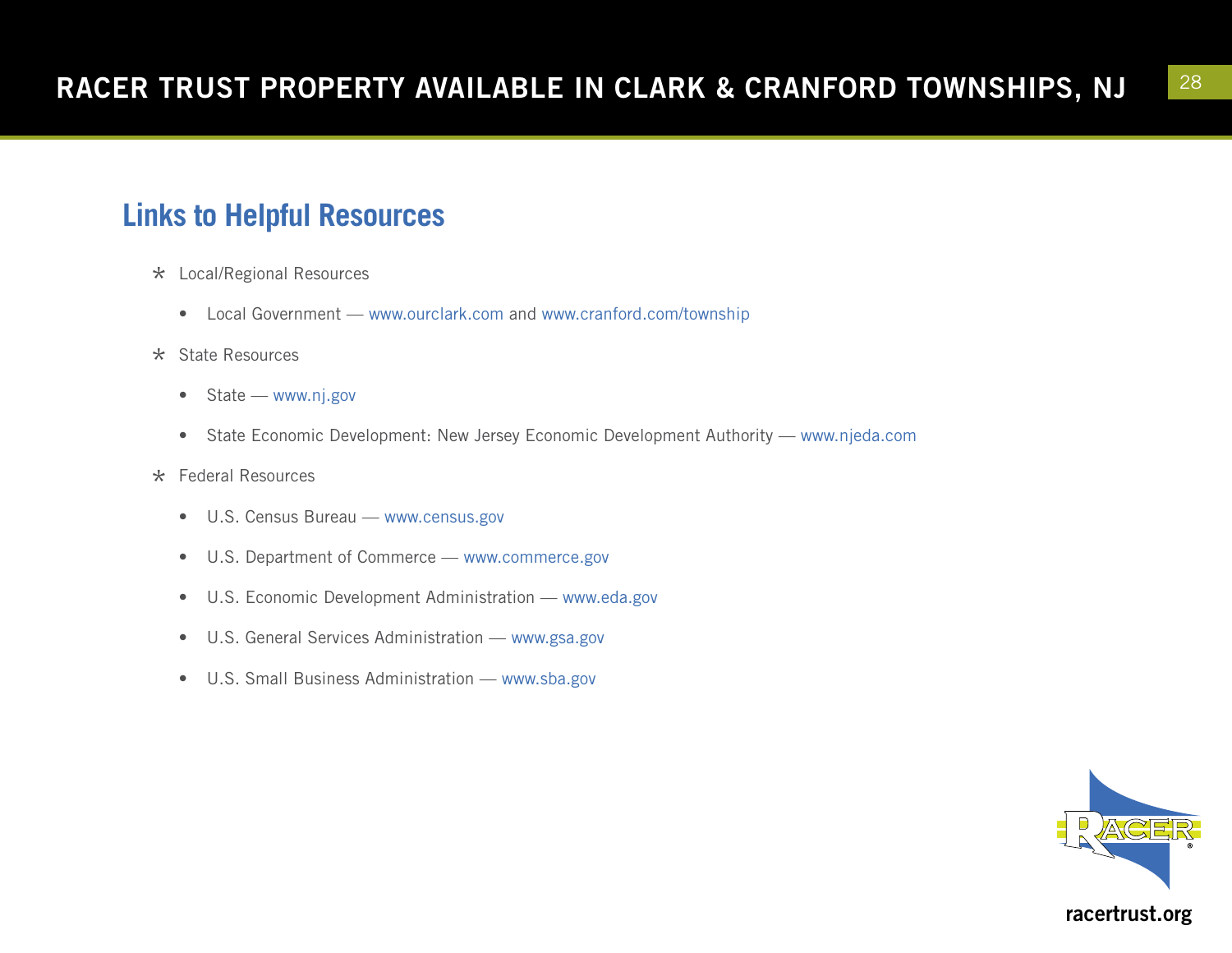$4.6%$  $6.4%$  $6.8%$ 11.2% 15.6% 14.1% 23.1% 9.6% 8.5%

### **Regional Overview: Demographic Information for Clark Township, NJ**

| opaiation:<br>2010: 14,756 |                                 |  |  |  |  |
|----------------------------|---------------------------------|--|--|--|--|
|                            | 2000: 14,597                    |  |  |  |  |
| <b>Population Growth:</b>  |                                 |  |  |  |  |
|                            | 2000 - 2010: 159                |  |  |  |  |
| <b>Median Age:</b>         |                                 |  |  |  |  |
|                            | 2010: 43.8                      |  |  |  |  |
| 2000:                      | 42.7                            |  |  |  |  |
|                            | <b>Median Household Income:</b> |  |  |  |  |
|                            | 2010: \$80,959                  |  |  |  |  |
|                            | 2000: 65,019                    |  |  |  |  |
| Per Capita Income:         |                                 |  |  |  |  |
|                            | 2010: \$37,288                  |  |  |  |  |
|                            | 2000: 29,883                    |  |  |  |  |
|                            | <b>Housing Units:</b>           |  |  |  |  |
|                            | 2010: 5,751                     |  |  |  |  |
|                            | 2000: 5,709                     |  |  |  |  |
| <b>Vacant Units:</b>       |                                 |  |  |  |  |
| 2010:                      | 189                             |  |  |  |  |
| 2000:                      | - 72                            |  |  |  |  |

Population:

|                                                                                                                                                                                                                                                                  | 2010: 4,564<br>2000: 4,592                             |  |  |
|------------------------------------------------------------------------------------------------------------------------------------------------------------------------------------------------------------------------------------------------------------------|--------------------------------------------------------|--|--|
| <b>Renter Occupied:</b><br>2010:<br>2000:                                                                                                                                                                                                                        | 998<br>1,045                                           |  |  |
| <b>Housing Value:</b>                                                                                                                                                                                                                                            | 2010: \$456,400<br>2000: 217,500                       |  |  |
| 2010 Household Income:<br>Income less than \$15,000:<br>\$15,000 to \$24,999:<br>\$25,000 to \$34,999:<br>\$35,000 to \$49,999:<br>\$50,000 to \$74,999:<br>\$75,000 to \$99,999:<br>\$100,000 to \$149,999:<br>\$150,000 to \$199,999:<br>\$200,000 and Higher: |                                                        |  |  |
| 2000:                                                                                                                                                                                                                                                            | <b>Average Household Size:</b><br>2010: 2.63<br>- 2.56 |  |  |

Owner Occupied:

| 2010 Population by Race and Origin: |  |  |  |
|-------------------------------------|--|--|--|
| 13,766                              |  |  |  |
| 124                                 |  |  |  |
| 1,107                               |  |  |  |
| 547                                 |  |  |  |
|                                     |  |  |  |
| 5                                   |  |  |  |
| 15                                  |  |  |  |
| 169                                 |  |  |  |
| 130                                 |  |  |  |
|                                     |  |  |  |
|                                     |  |  |  |

| 2010 Population by Age:  |        |
|--------------------------|--------|
| <b>TOTAL POPULATION:</b> | 14,756 |
| Aged Under 5 Years:      | 731    |
| Aged 5 to 9 Years:       | 818    |
| Aged 10 to 14 Years:     | 959    |
| Aged 15 to 19 Years:     | 912    |
| Aged 20 to 24 Years:     | 757    |
| Aged 25 to 29 Years:     | 709    |
| Aged 30 to 34 Years:     | 742    |
| Aged 35 to 39 Years:     | 935    |
| Aged 40 to 44 Years:     | 1,096  |
| Aged 45 to 49 Years:     | 1,237  |
| Aged 50 to 54 Years:     | 1,261  |
| Aged 55 to 59 Years:     | 1,022  |
| Aged 60 to 64 Years:     | 843    |
| Aged 65 to 69 Years:     | 629    |
| Aged 70 to 74 Years:     | 506    |
| Aged 75 to 79 Years:     | 529    |
| Aged 80 to 84 Years:     | 524    |
| Aged 85 Years and Over:  | 546    |
|                          |        |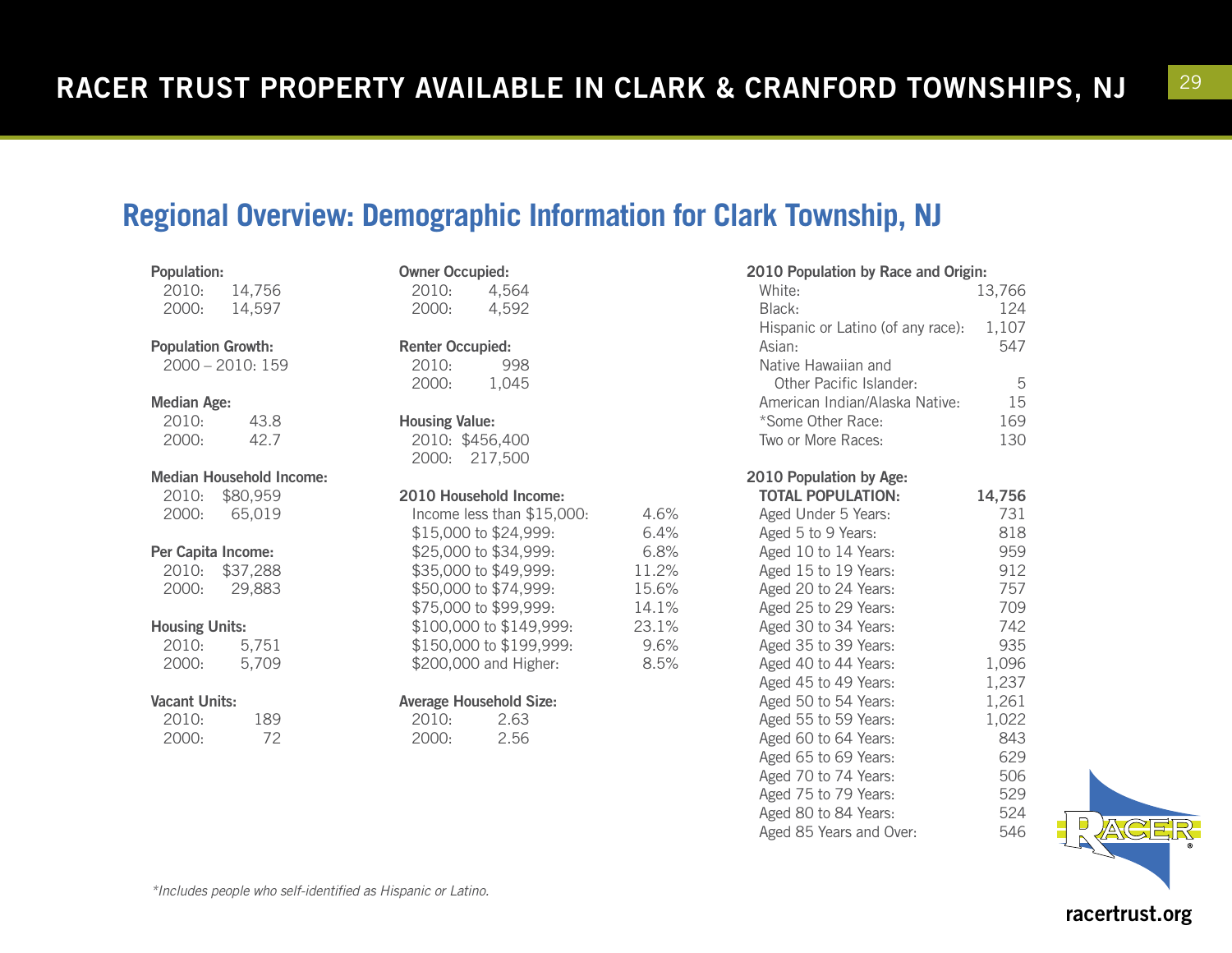#### **Regional Overview: Demographic Information (continued)**

#### 2010 Population Over 25 by Educational Attainment:

| Did Not Complete High School:     | 8.3%  |
|-----------------------------------|-------|
| Completed High School:            | 34.6% |
| Some College:                     | 17.5% |
| Completed Associate Degree:       | 7.3%  |
| Completed Bachelor's Degree:      | 23.6% |
| <b>Completed Graduate Degree:</b> | 8.7%  |

#### 2010 Owner Occupied Units by Housing Value:

Valued Less than \$50,000: 0.9% Valued \$50,000 to \$99,999: 0.4% Valued \$100,000 to \$149,999: 0.0% Valued \$150,000 to \$199,999: 1.0% Valued \$200,000 to \$299,999: 5.7% Valued \$300,000 to \$499,999: 50.0% Valued \$500,000 to \$999,999: 41.9%

#### 2010 Estimated Housing Units by Year Structure Built:

| Structure Built 2000 or Later:   |  |  | 3.3%  |
|----------------------------------|--|--|-------|
| Structure Built 1990 to 1999:    |  |  | 1.9%  |
| Structure Built 1980 to 1989:    |  |  | 4.2%  |
| Structure Built 1970 to 1979:    |  |  | 7.0%  |
| Structure Built 1960 to 1969:    |  |  | 28.8% |
| Structure Built 1950 to 1959:    |  |  | 34.0% |
| Structure Built 1940 to 1949:    |  |  | 13.9% |
| Structure Built 1939 or Earlier: |  |  | 7.0%  |
|                                  |  |  |       |

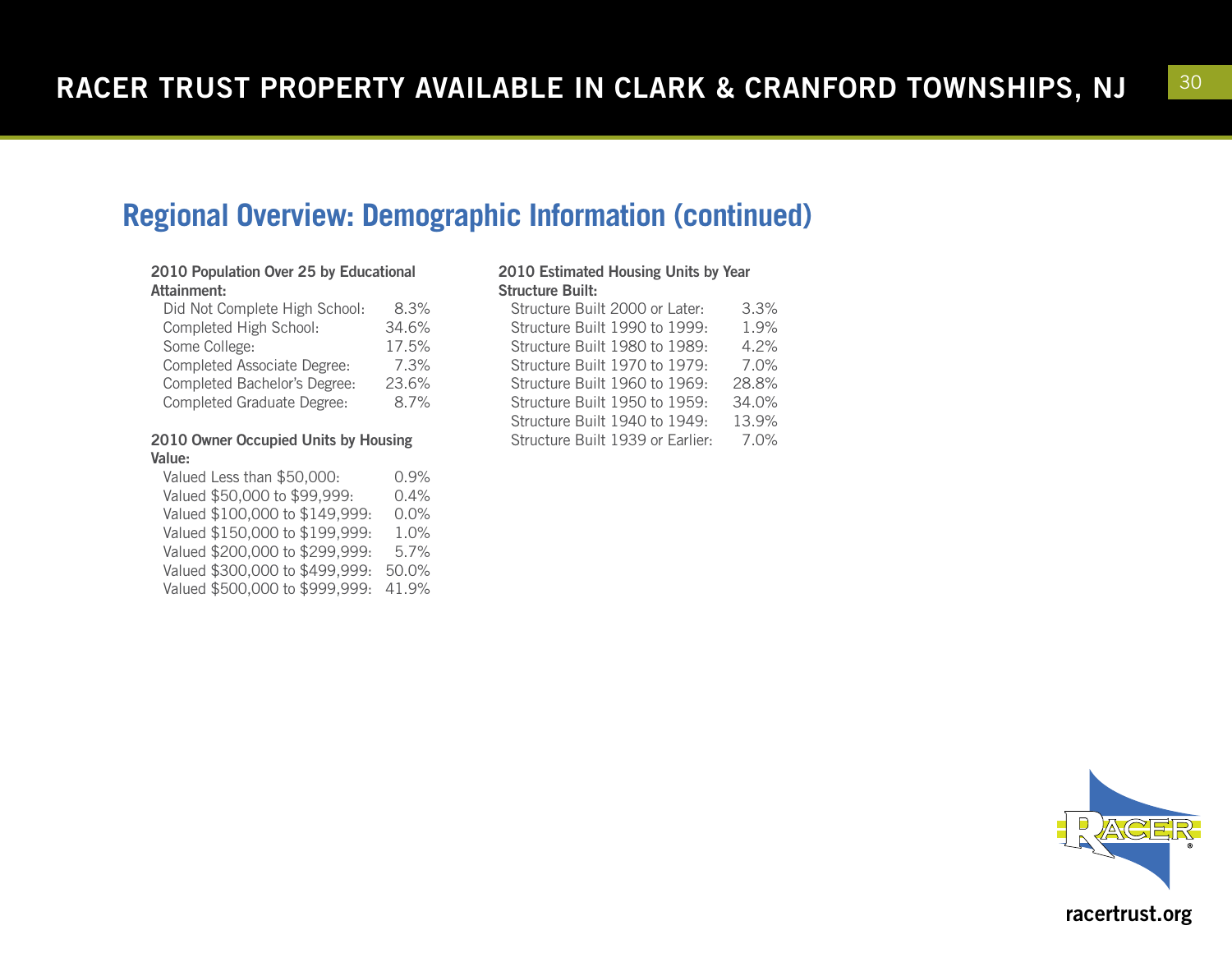



Elliott P. Laws trustee@racertrust.org

#### **Who is RACER and What Do We Do**

The RACER Trust was created in March 2011 by the U.S. Bankruptcy Court to clean up and position for redevelopment 89 properties and other facilities owned by the former General Motors Corp. before its 2009 bankruptcy.

Offers for purchase must be evaluated by RACER against six criteria required by a Settlement Agreement that, with the Court's approval, created the Trust. You may view the Settlement Agreement at www.racertrust.org/About\_RACER/Settlement\_Agreement. While purchase price is a factor, RACER also must consider each proposal's ability to create jobs and generate new economic opportunity in the communities hurt by the GM bankruptcy. RACER will require prospective buyers to furnish detailed information to demonstrate that its offer satisfies each of the six criteria described in the Settlement Agreement.

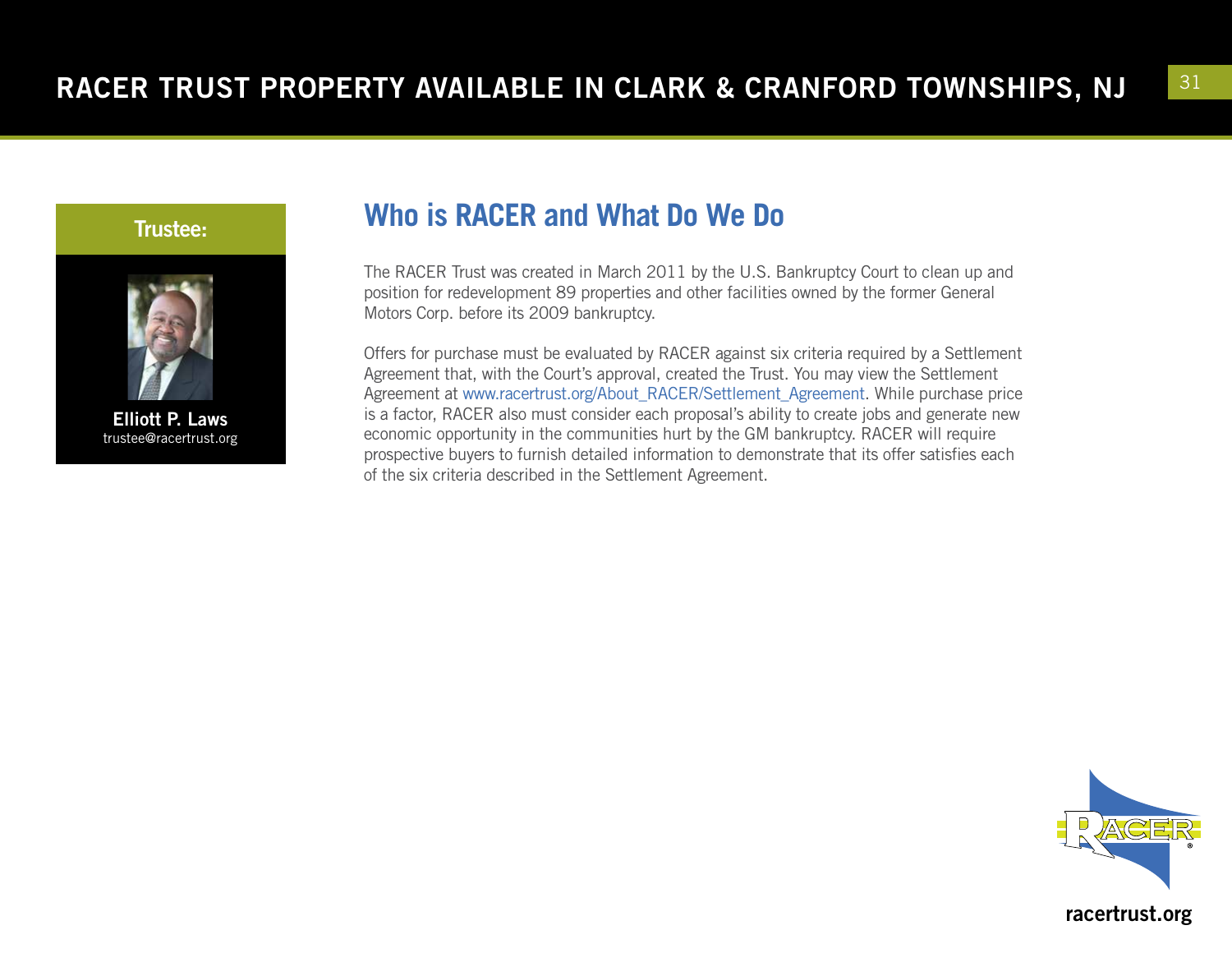#### The RACER Trust Redevelopment Team:



Bruce Rasher Redevelopment Manager brasher@racertrust.org



Patricia Spitzley Deputy Redevelopment Manager pspitzley@racertrust.org



Steven Black Transaction Manager sblack@racertrust.org

#### **Conditions**

The material contained in this brochure is for the purpose of considering the purchase of the Property (the "Property") described herein.

The information contained in this brochure was prepared on February 29, 2012 and last updated on December 7, 2017 by the Revitalizing Auto Communities Environmental Response Trust ("RACER" or "Trust"), which owns the Property. It is intended to be used by prospective buyers in evaluating this Property for sale. Neither RACER, nor its respective officers, employees or agents, makes any representation or warranty, express or implied, as to the completeness or the accuracy of the material contained herein or any of its contents, and no legal commitments or obligations shall arise based upon this brochure or any of its contents.

Prospective buyers are advised (i) that changes may have occurred in the Property or property value described herein, as well as the condition of the Property since the time this brochure was issued and that (ii) all information is provided for general reference purposes only in that they are based on assumptions relating to the general economy, competition, and other factors beyond the control of RACER and, therefore, are subject to material variation. Prospective buyers are advised and encouraged to conduct their own comprehensive review and analysis of the information contained herein.

#### **Contact Us by Mail**

To send correspondence to RACER Trust staff:

RACER Trust 500 Woodward Avenue, Suite 2650 Detroit, MI 48226

This brochure is a solicitation of interest only and is not an offer to sell the Property. RACER expressly reserves the right, at its sole discretion, to reject any or all expressions of interest or offers to purchase the Property, and expressly reserves the right, at its sole discretion, to terminate discussions with any entity at any time with or without notice.

RACER has no legal commitment or obligation to any entity reviewing this brochure or making an offer to purchase the Property unless and until a written agreement satisfactory to RACER has been fully executed, delivered and approved by RACER and any conditions to RACER thereunder have been satisfied or waived.

By accepting this brochure, you agree that the information contained herein (i) will be used solely for the purpose for which it is intended; (ii) will remain the property of RACER and; (iii) will not be used by you for your own purpose except in connection with a potential agreement with RACER.

The terms and conditions stated in this section relate to all sections of this brochure as if stated independently therein. If, after reviewing this brochure, you have no further interest in purchasing the Property at this time, kindly destroy any downloaded due diligence at your earliest possible convenience.

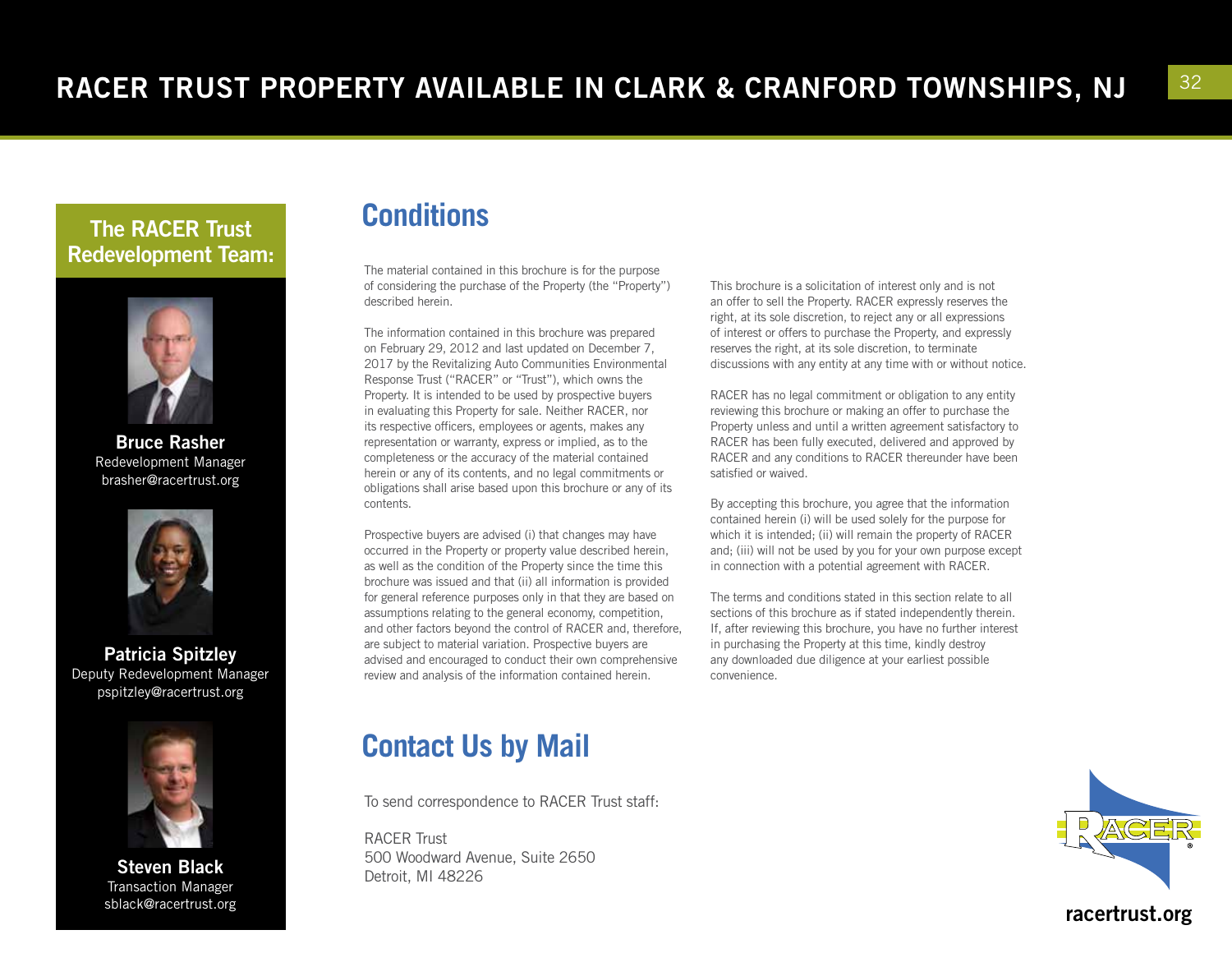#### **Transaction Guidelines/Offer Instructions**

Prospective buyers interested in making an offer on the Property described herein must first execute a Confidentiality Agreement, schedule a Property inspection through RACER's Redevelopment office and then submit a Letter of Intent form. A Confidentiality Agreement and Letter of Intent form are available for download at RACER's website: www.racertrust.org.

RACER will evaluate all Letters of Intent for the Property against six criteria (the "Sales Criteria") required by the Settlement Agreement that established the Trust. These Sales Criteria are described in detail on RACER's website and generally include:

- i. whether the monetary value of the purchase price is sufficient in light of the projected budget for the sale of the Property, taking into account any surplus from past Properties sold or projected shortfall on the sale of the remaining Properties;
- ii. the potential for the proposed reuse to create jobs in the State and the affected community;
- iii. other benefits to the State and affected communities (such as increasing tax revenue, reducing blight, and providing a sense of renewal);
- iv. avoiding a material increase in the cost of or interference with the Environmental Action;
- v. the views of the State and affected communities; and
- vi. the reputation and credibility of the prospective buyer.

The Letter of Intent will not constitute a binding offer by prospective buyers to purchase the Property for the price submitted. Letters of Intent must include a detailed proposal for the redevelopment of the Property and a detailed explanation with supporting information for how the proposal would satisfy all of the Settlement Agreement Sales Criteria.

RACER will evaluate the Letters of Intent received for the Property and may, in its sole discretion, select one or more for further due diligence and may request submission of final proposals for sale. If RACER approves a Letter of Intent, RACER is not obligated to sell the Property. RACER reserves the right to accept or reject any or all proposals, regardless of purchase price, or to withdraw the assets from the sale, in its sole discretion, for any or no reason. Approval or consent by any community or stakeholder is not needed for RACER to move forward with a particular project.

Prospective purchasers may be asked to participate in the negotiation of a Purchase and Sale Agreement, which will be available for download on RACER's website. Purchase and Sale Agreements for the Property will be evaluated against the Settlement Agreement Sales Criteria generally described above and more fully described on RACER's website.

Each transaction involving Trust property will have unique circumstances, which may require RACER to consider additional factors, and balance their relative merits and weight differently, after analyzing the requisite due diligence, including a careful review of objective information, consultations with community officials and local community investment in the subject project, with due consideration given to any intangible benefits of the offer. The Trust will strive to balance all of these factors, with the ultimate goal of achieving the optimum outcome for stakeholders in every case, but the Trust retains the ultimate discretion on how best to weight these factors and which offer or project, if any, best satisfies the Sales Criteria and the Trust's other requirements.

As Purchase and Sales Agreements are evaluated, RACER also will encourage local community officials to execute a development agreement with prospective buyers describing, among other things, the level of investment, schedule for the project and specific job creation goals.

The Property will be sold for cash, due at closing, based upon the terms and provisions described in the Purchase and Sales Agreement. RACER will not pay a seller's commission to brokers, unless approved in advance by RACER in writing.

#### File Review:

Prospective buyers are encouraged to review the information contained in this Brochure and on RACER's website prior to submission of a Letter of Intent.